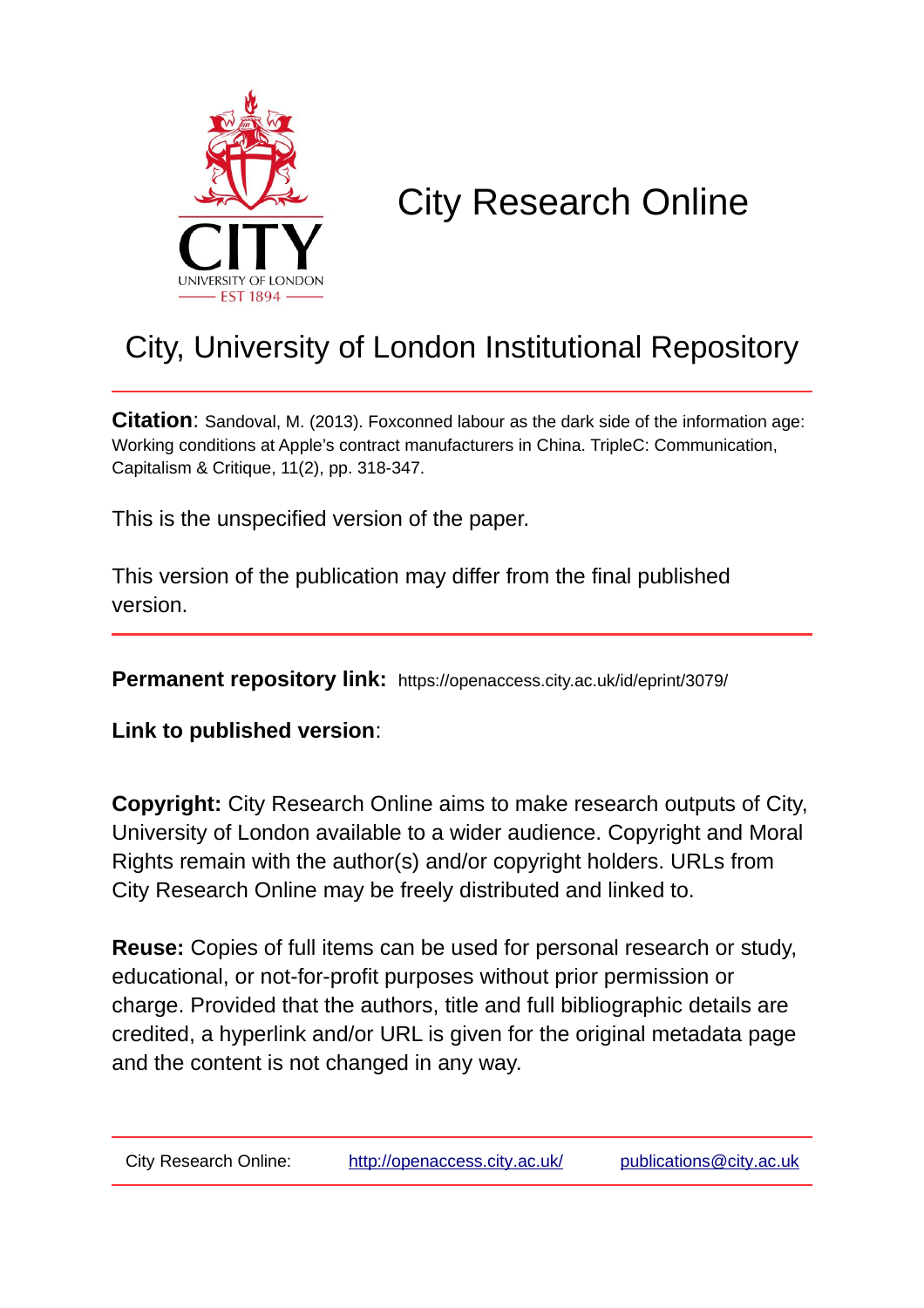

# **Foxconned Labour as the Dark Side of the Information Age: Working Conditions at Apple's Contract Manufacturers in China.**

Marisol Sandoval

*City University London, UK, marisol.sandoval.1@city.ac.uk*

**Abstract:** Apple is one of the most dominant and most admired computer companies in the world. But hidden behind the clean surface of Apple's advanced gadgets lies a dirty world of work. This paper focuses on the dark side of the information age by looking at working conditions in the workshops of Apple's contract manufacturers in China. For this purpose I suggest a systematic model of working conditions that can be used for assessing and comparing work in different industries. Departing from Karl Marx's circuit of capital it identifies elements that shape working conditions throughout the capital accumulation process including productive forces, relations of production, the production process, products, and labour legislation. Subsequently I apply this model to the realm of electronics manufacturing. Based on research conducted by corporate watchdogs this paper provides detailed insights into the work and life reality of workers in Apple's first tier supplier factories. An analysis of Apple's response to labour rights allegations furthermore reveals three ideological patterns that rather obscure existing problems than offering viable solutions.

**Keywords:** Apple, Foxconn, Working Conditions, Digital Labour, Electronics Manufacturing, Value Chain, China, Political Economy of ICTs, Corporate Watchdog

**Information and Communication** Technologies (ICTs) have played a double role in the restructuring of capitalism since the 1970s. On the one hand they enable fast transnational communication that is needed for organising international markets and value chains. On the other hand the production of these technologies is itself based on an international supply network (Dyer-Witheford 2014; Hong 2011, 9). Nick Dyer-Witheford therefore describes the value chain as "the dirty secret of the digital revolution" (Dyer-Witheford 2014). Part of this "dirty secret" is that "the global information economy is built in part on the backs of tens of millions Chinese industrial workers" (Zhao and Duffy 2008, 229).

The clean, immaculate and advanced surface of modern computer products hides the dirty reality of their production process. Concepts such as "digital sublime" (Mosco 2004) or "technological sublime" (Maxwell and Miller 2012, 7) suggest that certain myths and utopian ideals are attached to media and communication technologies. Maxwell and Miller argue that this has as a consequence that the "way technology is experienced in daily life is far removed from the physical work and material resources that go into it" (Maxwell and Miller 2012, 7).

The tendency even of critical scholarship to focus on how the usage of ICTs as production technologies is transforming work, perpetuates the technological sublime rather than unmasking it. In this vein Hardt and Negri for example highlight that the "contemporary scene of labour and production […] is being transformed under the hegemony of immaterial labor, that is labor that produces immaterial products, such as information, knowledge, ideas, images, relationships, and affects" (Hardt and Negri 2004, 65). Even if they recognize that the rise of "immaterial labour" does not lead to the disappearance of industrial labour the term tends to mystify the actual impact of ICTs and digital technologies on work and workers on a global scale. Before and after ICTs serve as the instruments of the mental labour of software developers, journalists, designers new media workers, prosumers etc. their production and disposal is shaped by various forms of manual work such as the extraction of minerals, the assembly of components into the final product and the waste work needed for their disposal.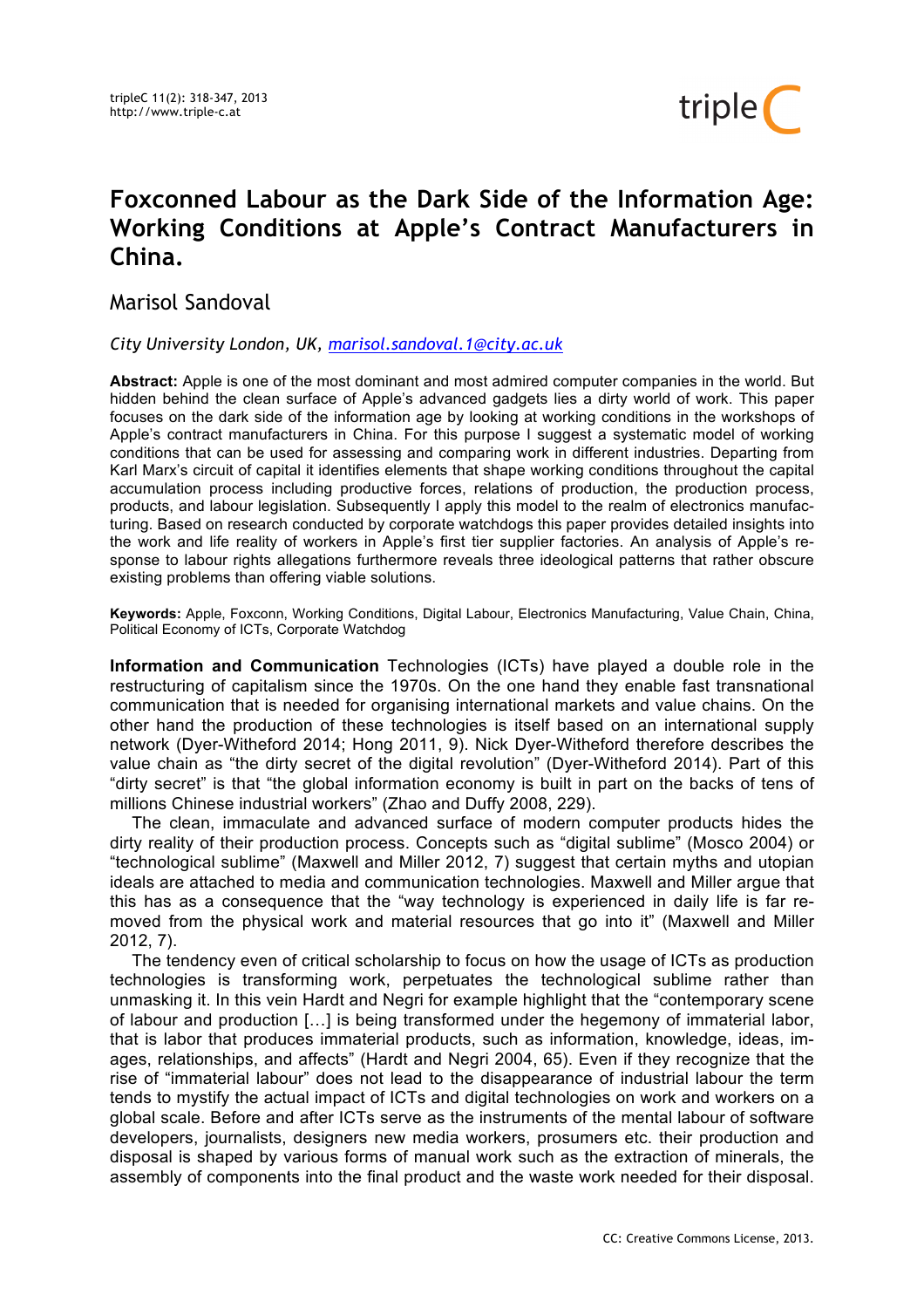Conceptualizing digital labour only as mental and immaterial labour misrepresents the character of ICTs and digital technologies as it tends to downplay the physical and manual labour that goes into them.

The notion of immaterial labour only focuses on the bright side of the expansion of communication, interaction and knowledge, while leaving its dirty counterpart in the dark. What is rather needed is demystification by fostering "greater transparency in working conditions throughout the ICT/CE supply chain" in order to shed light on the work and life realities of "workers who disappear in the twilight zone of the technological sublime" (Maxwell and Miller 2012, 108). As Vincent Mosco argues, only if computer technologies "cease to be sublime icons of mythology […] they can become important forces for social and economic change" (Mosco 2004, 6).

This paper contributes to this task of demystification as it looks at the working conditions in Chinese assembly plants of one of the world's most dominant and most admired computer companies: Apple Inc. Studying Apple is important because the company represents both the mental and the manual side of digital labour: For many years Apple's products have been known as the preferred digital production technologies for the knowledge work of designers, journalists, artists and new media workers. iPhone, iPod and Co are symbols for technological progress that enables unprecedented levels of co-creation and sharing of knowledge, images and affects as well as interaction, communication, co-operation etc. At the same time during the past years Apple has become an infamous example for the existence of hard manual labour under miserable conditions along the supply chain of consumer electronics. In this paper I therefore use the example of Apple for highlighting that an adequate conceptualization of digital labour must not ignore its physical and manual aspects.

In the first section I give a brief overview of the developments that led to the rise of China as the "workshop of the world". In section 2 I contrast Apple's business success with allegations from corporate watchdogs regarding bad working conditions in the company's supply chain. In order to examine these allegations in greater detail I then introduce a systematic model of working conditions (section 3) and apply it to Apple's contract manufacturers in China (section 4). Finally, I discuss Apple's response to labour rights violations (section 5) and conclude with some reflections on solidarity along the global value chain (section 6).

# **1. The Rise of China as "Workshop of the World"**

The rise of neoliberal globalization and international value chains is generally considered as a reaction to the crisis of Fordist capitalism in the 1970s (Fröbel, Heinrichs and Kreye 1981; Smith 2012, 40; Harvey 2005, Munck 2002, 45). Part of the restructuring of capitalism was the gradual relocation of large parts of production activities from the industrialized core of the world economy to the former periphery. In this context Fröbel, Heinrichs and Kreye coined the concept of the "new international division of labour" (NIDL). They argue that: "The development of the world economy has increasingly created conditions (forcing the development of the new international division of labour) in which the survival of more and more companies can only be assured through the relocation of production to new industrial sites, where labour-power is cheap to buy, abundant and well-disciplined; in short, through the transnational reorganization of production" (Fröbel, Heinrichs and Kreye 1981,15). As a consequence, commodity production became "increasingly subdivided into fragments which can be assigned to whichever part of the world can provide the most profitable combination of capital and labour" (Fröbel, Heinrichs and Kreye 1981, 15). The result was the emergence of global value chains and production networks in various industries including the electronics sector.

This development had a substantial impact on labour relations and working conditions around the world. As the global labour force expanded (Munck 2002, 109) the protection of labour rights was weakened. McGuigan argues that neoliberal restructurings and the rise of post-Fordism led to "an attack on organized labour in older industrialised capitalist states and devolution of much manufacturing to much cheaper labour markets and poor working conditions of newly industrialising countries" (McGuigan 2005, 230).

The rise of China as the "workshop of the world" needs to be seen in the context of these developments. Hung stresses that "China's labour-intensive takeoff coincided with the onset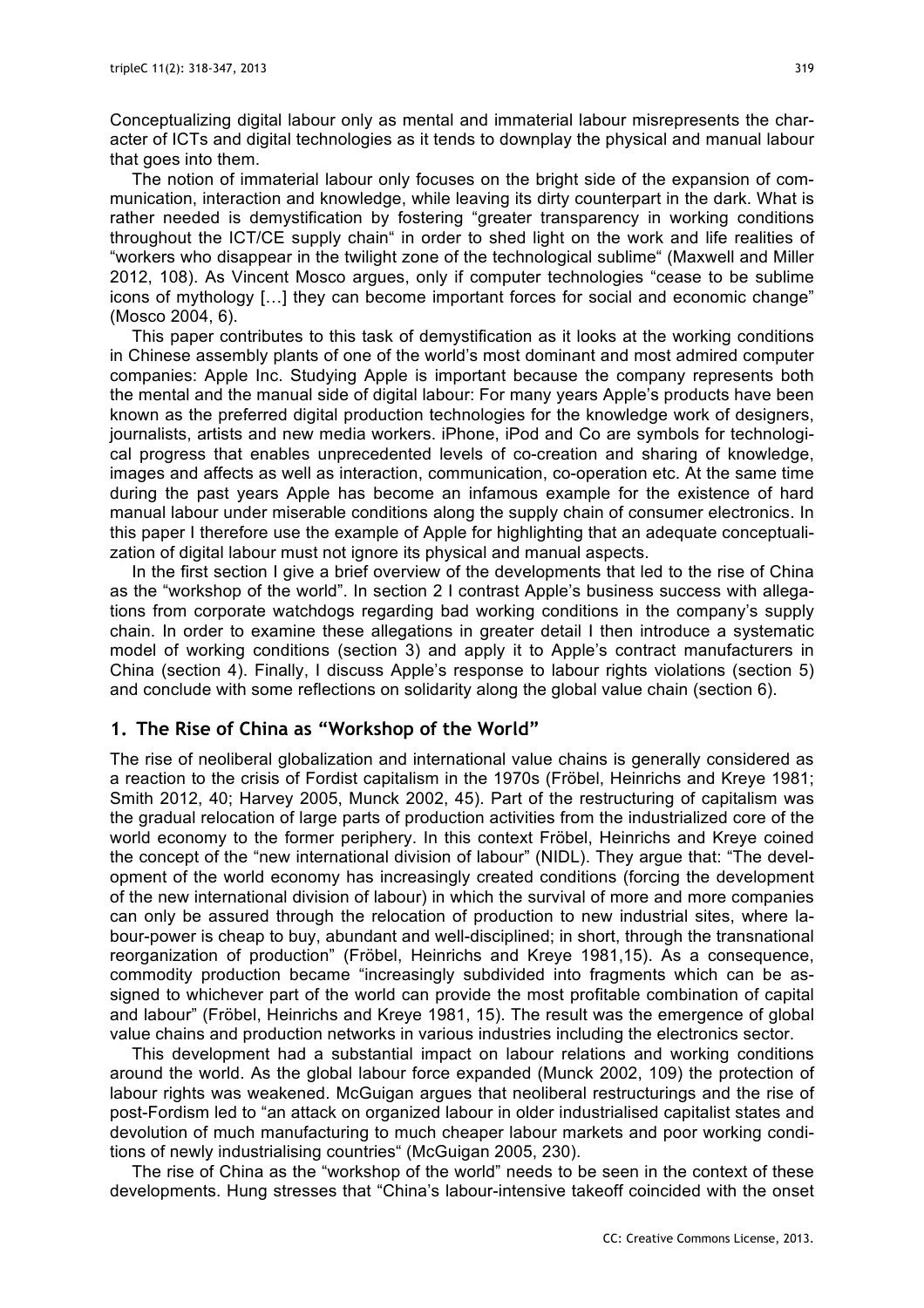of an unprecedented expansion of global free trade since the 1980s" (Hung 2009, 10). The integration of China into global capitalist production networks was made possible by a number of policy reforms pursued by the Chinese state. David Harvey highlights that the Chinese economic reform programme initiated in the late 1970s coincided with the rise of neoliberalism in the US and the UK (Harvey 2006, 34). This reform program included the encouragement of competition between state owned companies, the introduction of market pricing as well as a gradual turn towards foreign direct investment (Harvey 2006, 39). The first Special Economic Zones (SEZ) in China were established in 1980 (Yeung et al. 2009, 223). The first four SEZ were located in the coastal areas of south-east China: Shantou, Shenzhen and Zhuhai in Guangdong province and Xiamen in Fujian Province (Yeung et al. 2009, 224). By 2002, David Harvey argues, foreign direct investment accounted for more than 40 percent of China's GDP (Harvey 2006, 39).

Hong highlights that China was particularly interested in entering the market for ICT production. In order to boost exports, tax refunds for the export of ICT commodities were set in place In the 1990s (Hong 2011, 37). In 2005 import tariffs for semiconductor, computer and telecommunication products were removed (Hong 2011, 37). These policies proved effective: Hong argues that "In the global market China has emerged as leading ICT manufacturing powerhouse: In 2006, China became the world's second largest ICT manufacturer, and ICT products manufactured in China accounted for over 15 percent of the international trade of ICT products" (Hong 2011, 2).

The fact that attracting foreign direct investment was made possible by granting tax exemptions means that foreign companies could make use of Chinese land area and exploit Chinese labour, while paying only little back to the Chinese public through taxes. Hong shows that by 2005 40.4 percent of ICT companies in China were foreign enterprises, which controlled 71.1 percent of all profits from the industry, but due to tax benefits these foreign invested ICT enterprises only made up 42.3 percent of the total tax contribution of the sector (Hong 2011, 38).

An effect of the shift towards pro-market policies and the privatization of state enterprises was the massive commodification of labour (Su 2011, 346). The newly established market for labour power replaced the previous system in which workers were guaranteed employment as well as social welfare including medical care, education opportunities, pensions and housing (Friedman and Lee 2010, 509). Zhao and Duffy point out that the adoption of a policy towards foreign direct investment in the ICT sector and the privatization of industries also meant a weakening of the power of the Chinese working class. Older industrial workers were replaced by young, often female migrant workers (Zhao and Duffy 2008, 230).

Low wages and cheap production costs made China attractive for companies in search for outsourcing opportunities. Hung argues that the prolonged stagnation of wages resulted from Chinese government policies that neglected and exploited the rural agricultural sector in order to spur urban industrial growth (Hung 2009 13f). This situation forced young people to leave the countryside in order to find work in the city, creating a "limitless supply of labour" (Hung 2009, 14) while reinforcing "a rural social crisis" (Hung 2009, 14). Among the companies that are taking advantage of the cheap labour supply in China is the computer giant Apple.

#### **2. Apple: Clean Image versus Dirty Reality**

Steve Wozniak, Steve Jobs and Ronald Wayne founded Apple in 1976 (Linzmayer 2004, 6). However, it was not until the mid 2000s that Apple joined the elite of the most profitable companies in the world. In 2005 Apple's profits for the first time exceeded 1 billion USD and during the following years continued to increase rapidly until they reached 41.7 billion USD in 2012 (Apple SEC-Filings. 10-k form 2012<sup>2</sup>), which made Apple the second most profitable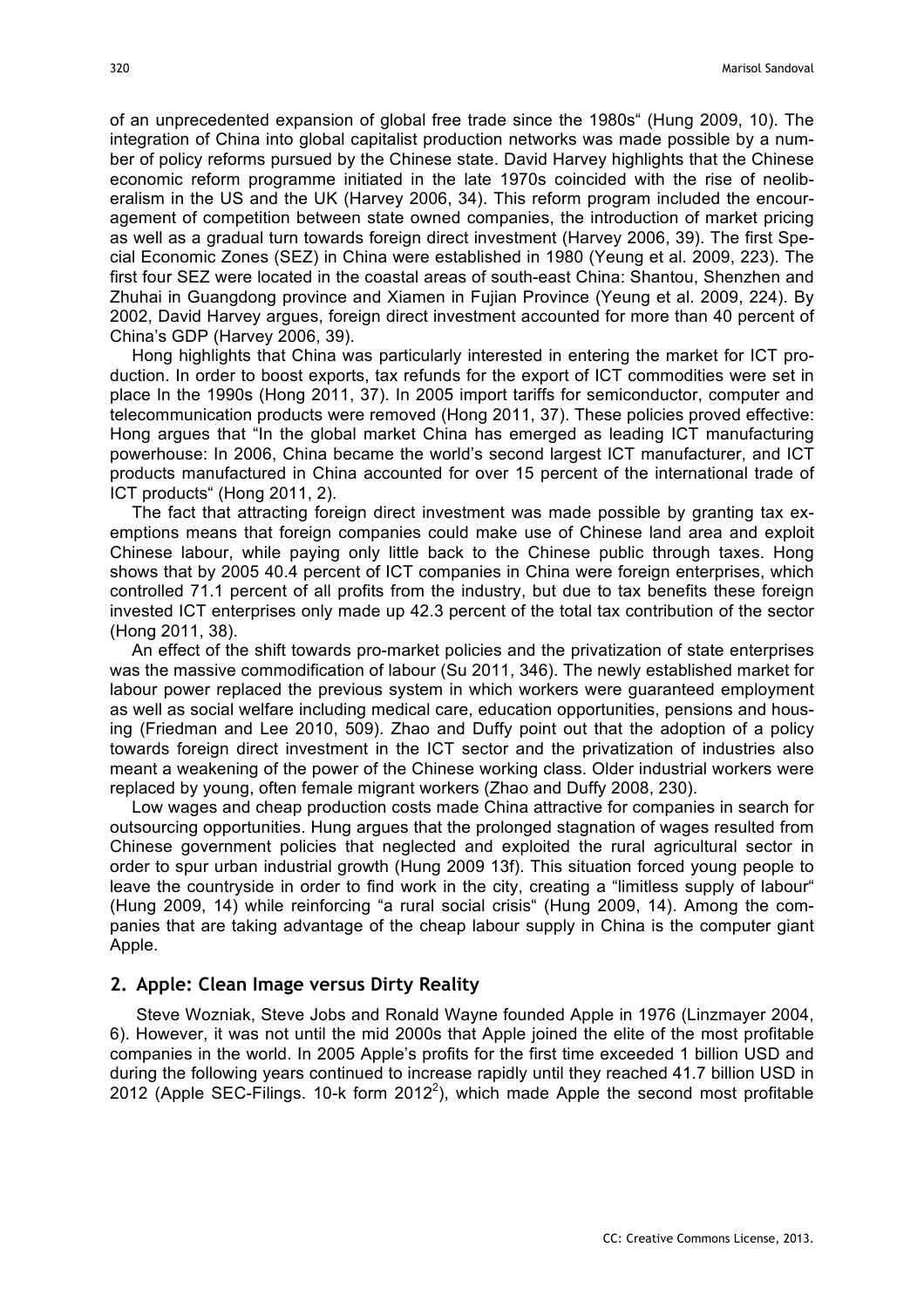company in the world<sup>1</sup>. Between 2000 and 2012 Apple's profits on average grew 39.2% each year<sup>2</sup> (Apple SEC-Filings, 10-k form) (see figure 1).



Figure 1: Apple's Profits from 2000 to 2012 (Apple SEC-filings, 10-k forms 2010-2012).

In 2012 Apple's total net sales amounted to 156.51 billion USD. The largest share of it was derived from hardware, whereby the iPhone was Apple's most successful product (see figure 2).



Figure 2: Apple's Net Sales by Product 2012 (Apple SEC-filings, 10-k form 2012, 30).

In addition to its economic success Apple is also successful in building its reputation. Fortune Magazine, for six years in a row (2008-2013), has ranked Apple the most admired company in the world<sup>3</sup>. According to a survey among  $47,000$  people from 15 countries that was conducted by the consultancy firm Reputation Institute, Apple is the company with the  $5<sup>th</sup>$  best Corporate Social Responsibility (CSR) reputation worldwide (Reputation Institute 2012, 19).

 $\frac{1}{1}$ Forbes Magazine. The World's Biggest Public Companies. Retrieved from

http://www.forbes.com/global2000/#page:1\_sort:4\_direction:desc\_search:\_filter:All%20industries\_filter:All%20cou ntries\_filter:All%20states on April 24, 2013.

Compound Annual Growth Rate CAGR

<sup>&</sup>lt;sup>3</sup> Fortune. 2013. World's Most Admired Companies. Retrieved from

http://money.cnn.com/magazines/fortune/most-admired/ on April 24, 2013..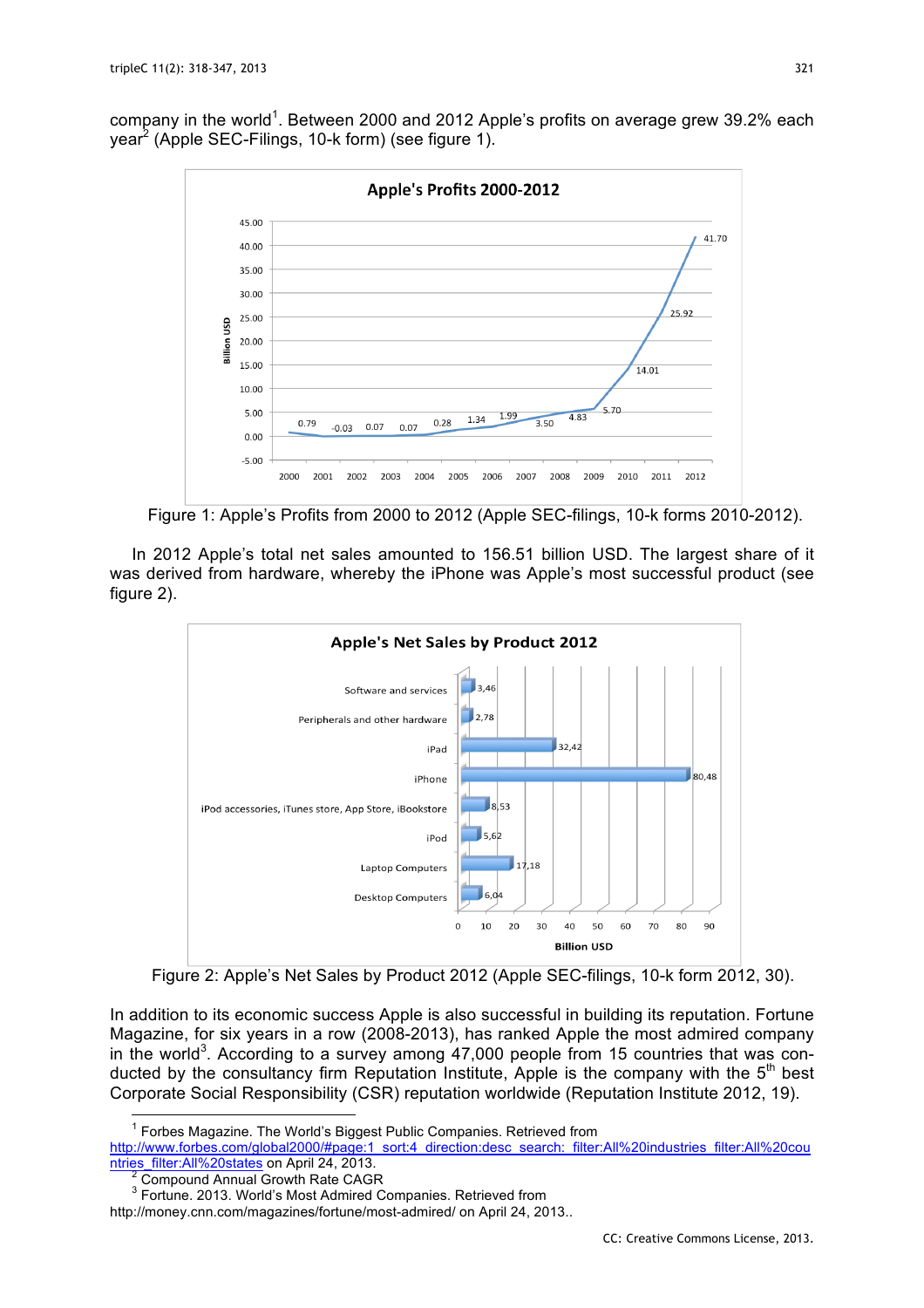This image does not correspond to the company's actual business practices. The production of Apple's hardware products, on which its economic success is built (see figure 1), is largely outsourced to contract manufacturers in China. In May and June 2010 many major Western media reported about a series of suicides at factory campuses in China. The factories, at which 17 young workers jumped to death between 2007 and May 2010<sup>4</sup> belong to the Taiwan-based company Hon Hai Precision Industry Co. Ltd, better known as Foxconn, which is a major supplier for computer giants such as Apple, Hewlett-Packard and Nokia (Finnwatch, SACOM and SOMO 2011, 8).

Hon Hai Precision is a profitable company itself. According to Forbes Magazine it is the 113<sup>th</sup> biggest company in the world. In 2012 its profits amounted to 10.7 billion USD<sup>5</sup>. Nevertheless the company strongly depends on orders from consumer brands such as Apple. Finnwatch, SACOM and SOMO describe this situation as follows: "These companies often drive down the price they pay their suppliers, which then makes the suppliers less or no longer profitable. To get back in the game, suppliers reduce costs, often at the cost of workers, violating labour laws in the process" (Finnwatch, SACOM and SOMO 2009, 44). Competition between contract manufacturers such as Foxconn is also high, which is why profit rates can often only be achieved by keeping cost low (SOMO 2005a, 41). Although some Foxconn factories are exclusively producing for Apple, such as for example three plants in Zhengzhou, Henan (SACOM 2012, 3), Foxconn is not the only company that is manufacturing Apple products. Other Apple suppliers include Pegatron Corporation, Primax Electronics, Quanta Computers, Wintek or Foxlink<sup>6</sup>. Working conditions are similar throughout these factories (SACOM 2010, 2012, 2013). SACOM argues that "illegal long working hours, low wages and poor occupational health and safety are rooted in the unethical purchasing practices of Apple" (SACOM 2012, 1).

The losers in this corporate race for profit are the workers. When young Foxconn workers decided to end their lives by jumping from their employer's factory buildings, Western media for some weeks were looking behind the surface of bright and shiny computer products. For example, The New York Times published a story about the *String of Suicides Continues at Electronics Supplier in China*<sup>7</sup> ; the BBC reported on *Foxconn Suicides: 'Workers Feel Quite Lonely'* 8 , Time Magazine published an article entitled *Chinese Factory Under Scrutiny As*  Suicides Mount<sup>9</sup>; The Guardian headlined Latest Foxconn Suicide Raises Concern Over *Factory Life in China<sup>10</sup>*, and CNN reported *Inside China Factory Hit By Suicides*<sup>11</sup>.

However, these suicides are only the tip of the iceberg. For several years NGOs have stressed that computers, mp3 players, game consoles, etc are often produced under miserable working conditions (ICO, Finnwatch and ECA 2005; SOMO 2005b, SOMO 2007a). Far away from shopping centres and department stores, workers in factories in Asia or Latin America produce consumer electronics devices during 10 to 12 hour shifts, a minimum of 6 days a week for at best a minimum wage. Apple's suppliers are no exception. In the next

 <sup>4</sup> Wired Magazine. 2011. 1 Million Workers. 90 Million iPhones. 17 Suicides. Who's to blame? By Joel Johnson on Februar 28, 2011. Retrieved from http://www.wired.com/magazine/2011/02/ff\_joelinchina/all/1 on October 23, 2011. <sup>5</sup>

Forbes Magazine. The World's Biggest Public Companies. Retrieved from

http://www.forbes.com/global2000/list/#page:1\_sort:0\_direction:asc\_search:\_filter:Electronics\_filter:All%20countri es\_filter:All%20states on May 1, 2013.

Apple. List of Suppliers. Retrieved from http://www.apple.com/supplierresponsibility/our-suppliers.html on May 1, 2013. 7

The New York Times. 2010. String of Suicides Continues at Electronics Supplier in China. By David Barboza on May 25, 2010. Retrieved from http://www.nytimes.com/2010/05/26/technology/26suicide.html on October 24,

<sup>2011.</sup> <sup>8</sup> BBC. 2010. Foxconn Suicides: 'Workers Feel Quite Lonely. On May 28, 2010. Retrieved from http://www.bbc.co.uk/news/10182824 on October 24, 2011.

<sup>&</sup>lt;sup>9</sup> Time Magazine. 2010. Chinese Factory Under Scrutiny As Suicides Mount. On May 26, 2010. Retrieved from http://www.time.com/time/world/article/0.8599.1991620.00.html on October 24, 2011.

<sup>&</sup>lt;sup>10</sup> The Guardian. 2010. Latest Foxconn Suicide Raises Concern Over Factory Life in China. By Tania Branigan on May 17, 2010. Retrieved from http://www.guardian.co.uk/world/2010/may/17/foxconn-suicide-chinafactory-life on October 24, 2011.<br><sup>11</sup> CNN. 2010. Inside China Factory Hit By Suicides. By John Vause on June 1, 2010. Retrieved from

http://articles.cnn.com/2010-06-01/world/china.foxconn.inside.factory\_1\_foxconn-suicides-china-laborbulletin? s=PM:WORLD on October 24, 2011.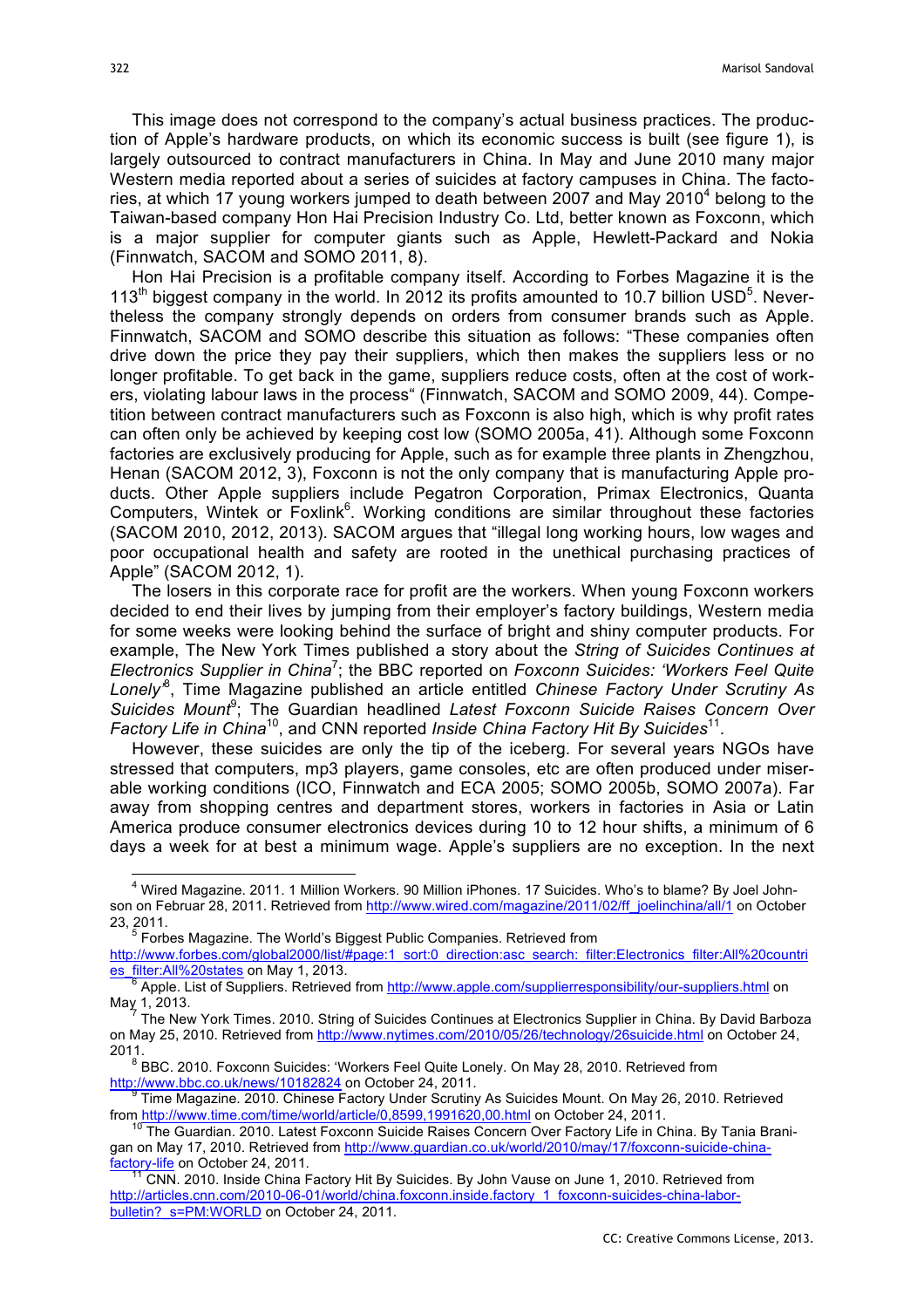sections I develop a systematic account of working conditions (section 3), which I will subsequently apply to the situation in the workshops of Apple's contract manufactures in China (section 4).

# **3. A Systematic Model of Working Conditions**

A suitable starting point for a systematic model of different dimensions of working conditions is the circuit of capital accumulation as it has been described by Karl Marx (1867/1990, 248-253; 1885/1992, 109). According to Marx, capital accumulation in a first stage requires the investment of capital in order to buy what is necessary for producing commodities, the productive forces: labour time of workers (L or variable capital) on the one hand, and working equipment like machines and raw materials (MoP or constant capital) on the other hand (Marx 1885/1992, 110). Thus, money (M) is used in order to buy labour power as well as machines and resources as commodities (C) that then in a second stage enter the labour process and produce (P) a new commodity (C') (Marx 1885/1992, 118). This new commodity (C') contains more value than the sum of its parts, i.e. surplus value. This surplus value needs to be realized and turned into more money (M') by selling the commodity in the market (Marx 1885/1992, 125). The circuit of capital accumulation can thus be described with the following formula:  $M \rightarrow C ... P ... C' \rightarrow M'$  (Marx 1885/1992, 110)

According to Marx, surplus value can only be generated due to the specific qualities of labour-power as a commodity. Marx argued that labour power is the only commodity "whose use-value possesses the peculiar property of being a source of value, whose actual consumption is therefore itself an objectification of labour, hence a creation of value" (Marx 1867/1990, 270).

Labour is thus essential to the process of capital accumulation. The model I constructed thus takes this process as its point of departure for identifying different dimensions that shape working conditions (see figure 2). The purpose of this model is to provide comprehensive guidelines that can be applied for systematically studying working conditions in different sectors.



Figure 3: Dimensions of working conditions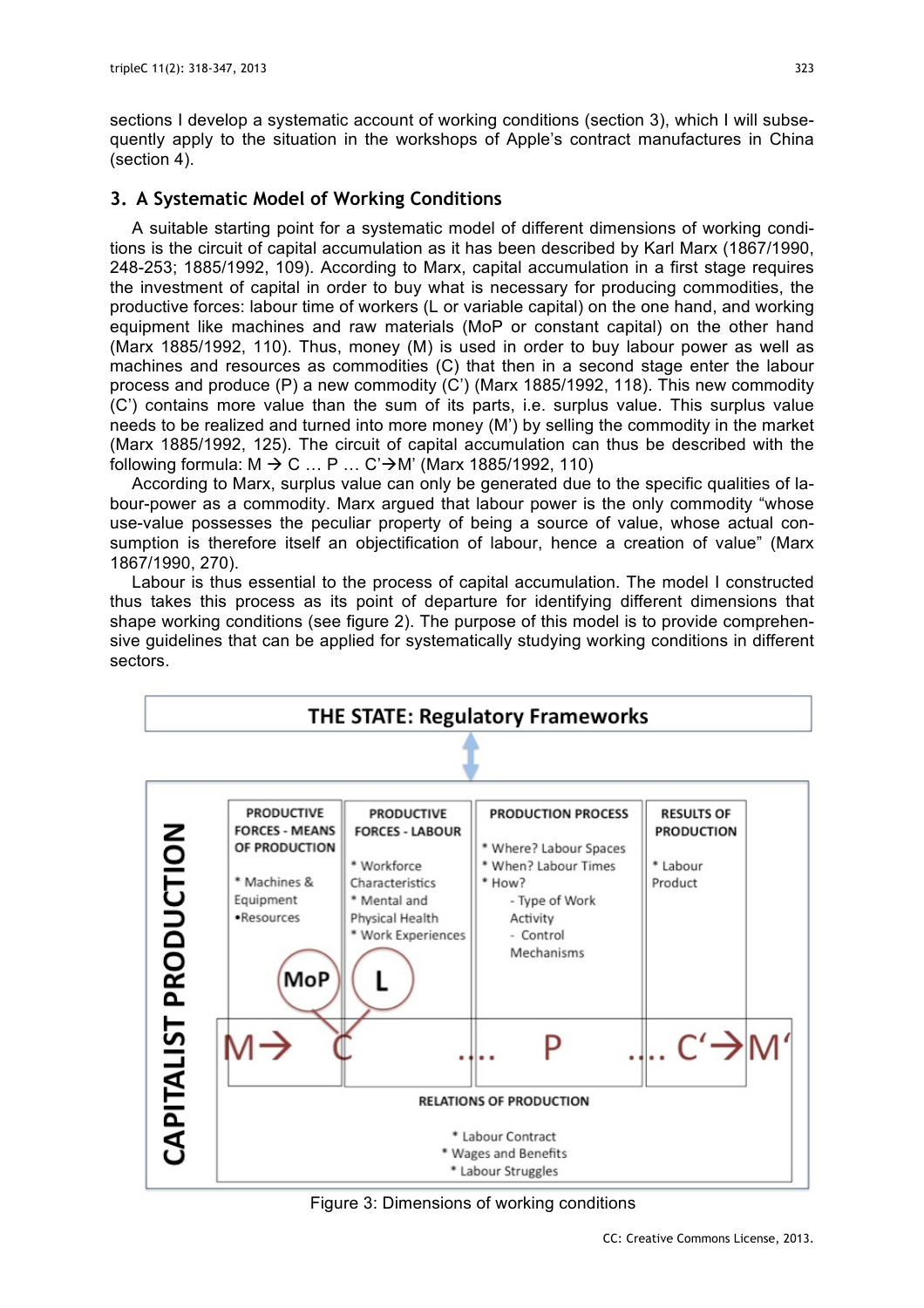The model pictured in figure 3 identifies five areas that shape working conditions throughout the capital accumulation process: means of production, labour, relations of production, the production process and the outcome of production. Furthermore this model includes the state's impact on working conditions through labour legislation:

- **Productive Forces Means of Production:** Means of production include *machines and equipment* on the one hand and *resources* that are needed for production on the other hand. The question whether workers operate big machines, work at the assembly line, use mobile devices such as laptops, handle potentially hazardous substances, use high-tech equipment, traditional tools or no technology at all etc. shapes the experience of work and has a strong impact on work processes and working conditions.
- **Productive Forces Labour:** The subjects of the labour process are workers themselves. One dimension that impacts work in a certain sector is the question how the *workforce* is composed in terms of gender, ethnic background, age, education levels etc. Another question concerns worker *health and safety* and how it is affected by the means of production, the relations of production, the labour process and labour law. Apart from outside impacts on the worker, an important factor is how workers themselves *experience* their working conditions.
- **Relations of Production**: Within capitalist relations of production, capitalists buy labour power as a commodity. Thereby a relation between capital and labour is established. The purchase of labour power is expressed through *wages*. Wages are the primary means of subsistence for workers and the reason why they enter a wage labour relation. The level of wages thus is a central element of working conditions. *Labour contracts* specify the conditions under which capital and labour enter this relation, including working hours, wages, work roles and responsibilities etc. The content of this contract is subject to negotiations and often *struggles between capital and labour*. The relation between capital and labour is thus established through a *wage relation* and formally enacted by a *labour contract* that is subject to negotiations and *struggles*. These three dimensions of the relation between capital and labour set the framework for the capitalist labour process.
- **Production process**: Assessing working conditions furthermore requires looking at the specifics of the actual production process. A first factor in this context is its *spatial location*. Whether it is attached to a certain place or is location independent, whether it takes place in a factory, an office building, or outdoors etc. are important questions. A second factor relates to the *temporal dimension of work*. Relevant questions concern the amount of regular working hours and overtime, work rhythms, the flexibility or rigidness of working hours, the relation between work time and free time etc. Finally working conditions are essentially shaped by how the production process is executed. This includes on the one hand the question which *types of work activity* are performed. The activities can range from intellectual work, to physical work, to service work, from skilled to unskilled work, from creative work to monotonous and standardized work tasks, etc. On the other hand another aspect of the production process is how it is *controlled and managed*. Different management styles can range from strict control of worker behaviour and the labour process to high degrees of autonomy, self-management or participatory management etc. *Space, time, activity* and *control* are essential qualities of the production process and therefore need to be considered when studying working conditions.
- **Product***:* Throughout the production process workers put their time, effort and energy into producing a certain *product.* This actual outcome of production and how it relates back to the worker thus needs to be considered for understanding work in a certain sector.
- **The state**: Finally the state has an impact on working conditions through enacting *labour laws* that regulate minimum wages, maximum working hours, social security, safety standards etc.

Table 1 summarizes the dimensions of working conditions that I described above.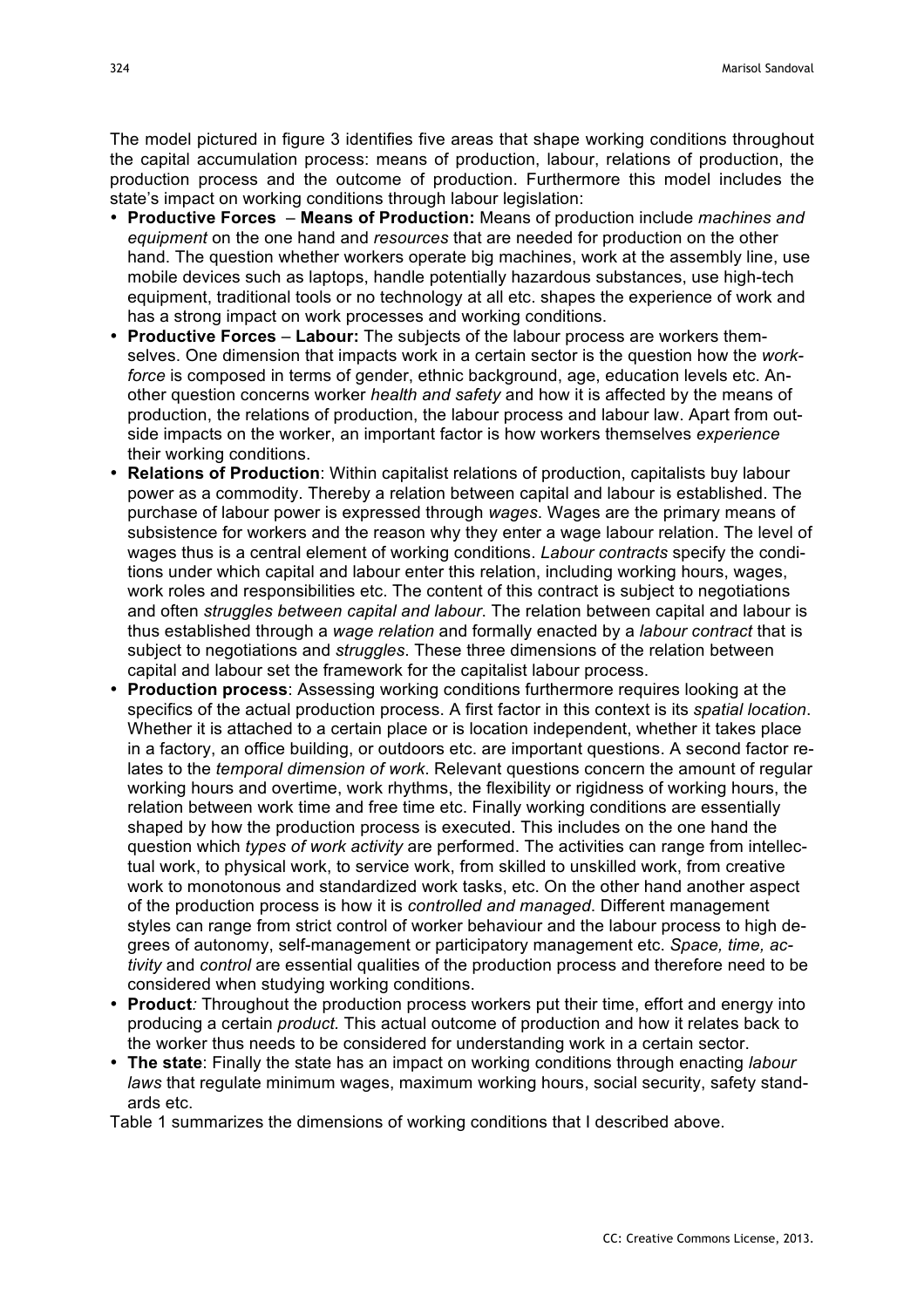| Productive forces - Means of<br>production | Machines and equipment     | Which technology is being<br>used during the production<br>process?                                                                                         |
|--------------------------------------------|----------------------------|-------------------------------------------------------------------------------------------------------------------------------------------------------------|
|                                            | <b>Resources</b>           | What resources are used<br>during the production pro-<br>cess?                                                                                              |
| Productive forces - Labour                 | Workforce characteristics  | What are important charac-<br>teristics of the workforce for<br>example in terms of age,<br>gender, ethnic background<br>etc?                               |
|                                            | Mental and physical health | How do the employed means<br>of production and the labour<br>process impact mental and<br>physical health of workers?                                       |
|                                            | Work experiences           | How do workers experience<br>their working conditions?                                                                                                      |
| Relations of production                    | Labour contracts           | Which type of contracts do<br>workers receive, what do<br>they regulate?                                                                                    |
|                                            | Wages and benefits         | How high/low are wage lev-<br>els and what are other ma-<br>terial benefits for workers?                                                                    |
|                                            | Labour struggles           | How do workers organize<br>and engage in negotiations<br>with capital and what is the<br>role of worker protests?                                           |
| Production process                         | Labour spaces              | Where does the production<br>process take place?                                                                                                            |
|                                            | Labour times               | How many working hours are<br>common within a certain<br>sector, how are they en-<br>forced and how is the rela-<br>tionship between work and<br>free time? |
|                                            | Work activity              | Which type of mental and/or<br>physical activity are workers<br>performing?                                                                                 |
|                                            | Control mechanism          | Which type of mechanisms<br>are in place that control the<br>behaviour of workers?                                                                          |
| Results of production                      | Labour product             | Which kinds of products or<br>services are being pro-<br>duced?                                                                                             |
| The state                                  | Labour law                 | Which regulations regarding<br>minimum wages, maximum<br>working hours, safety, social<br>security etc are in place and<br>how are they enforced?           |

|  | Table 1: Dimensions of working conditions |  |  |
|--|-------------------------------------------|--|--|
|--|-------------------------------------------|--|--|

Based on research that has been conducted by corporate watchdogs I will now take a closer look at all of the described dimensions in Apple's manufacturing factories in China.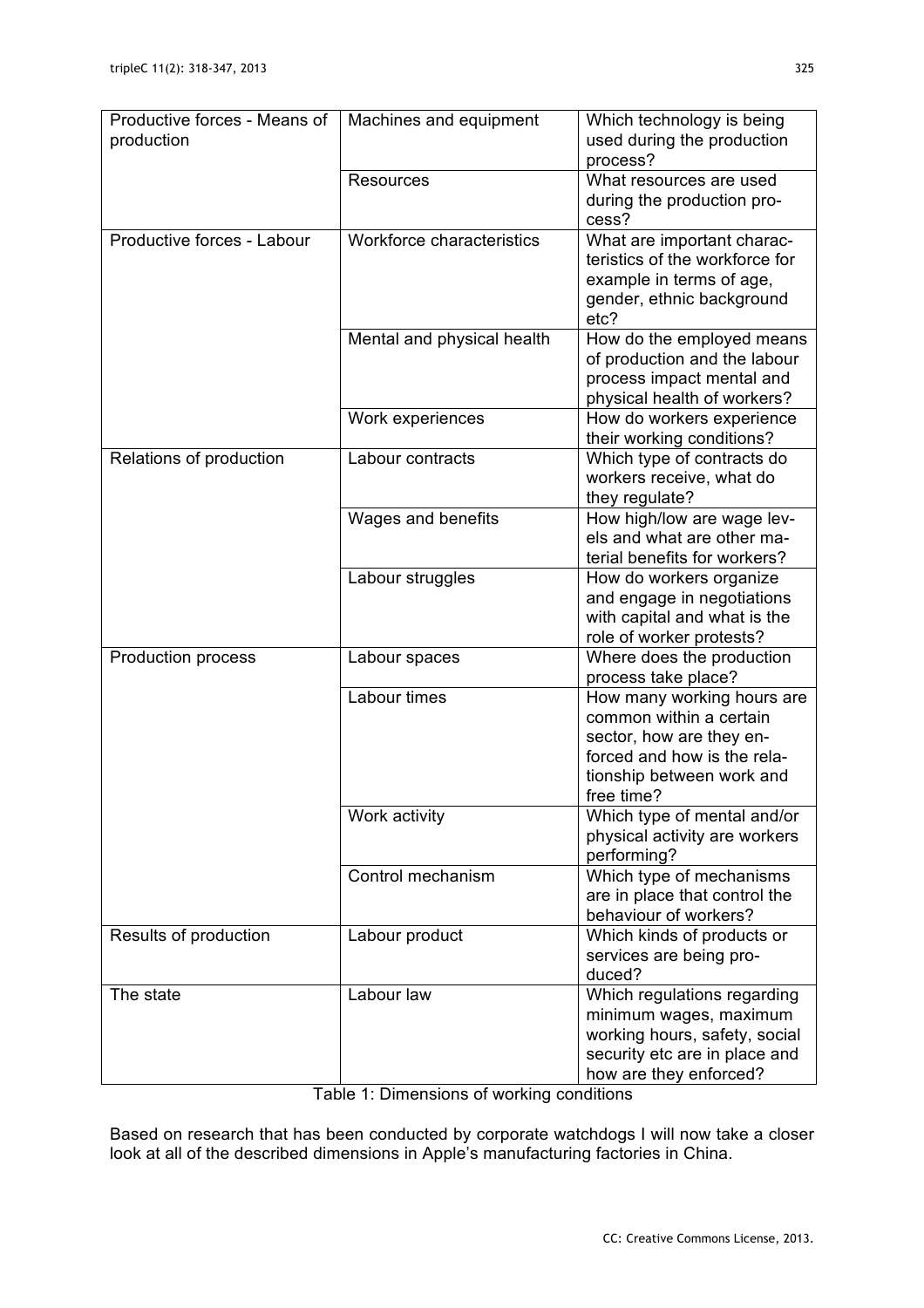# **4. Working Conditions at Apple's Contract Manufacturers in China**

Corporate watchdogs such as Students and Scholars Against Corporate Misbehaviour (SA-COM), China Labour Watch and the organisations involved in the European project makeITfair have collected comprehensive data about working conditions in Apple's supply chain. SACOM is a Hong-Kong based NGO that was founded in 2005. It brings together concerned labour rights activists, students, scholars and consumers in order to monitor working conditions throughout China and elsewhere<sup>12</sup>. SACOM's research is largely based on undercover investigations and anonymous interviews with workers, conducted outside of factory campuses. Its research results are documented in reports such as *iSlave behind the iPhone* (2011b) or *New iPhone, Old Abuses* (2012) that are made available online. China Labour Watch (CLW) is another independent NGO that was founded in 2000. Since then it has collaborated with workers, unions, labour activists and the media in order to monitor working conditions in different industries in China. CLW's Shenzhen office works directly with local workers and factories, while CLW's New York based office produces investigation report and makes them available to an international audience<sup>13</sup>.

The project makeITfair<sup>14</sup>, funded by the European Union (2006-2012), focuses on working conditions and environmental impacts throughout the live-cycles consumer electronics such as computers, mobile phones, photo cameras or mp3 players. The research that was conducted within the project is based on anonymous interviews with workers outside factory buildings and sometimes also includes interviews with management officials. Workers tend to be hesitant to answer questions about their working conditions as they depend on their jobs and are afraid of negative consequences, especially if the investigators are foreigners. Therefore the European project partners such Swedwatch, Germanwatch, SOMO, Finnwatch or Danwatch co-operate with local NGOs and researchers who approach and interview workers without the knowledge of factory managers. MakeITfair informs the electronics brand companies such as Apple, Dell or HP of its research results and invites them to comment on the findings. Based on its research makeITfair aims at raising awareness among consumers, activists and policy makers about the work and life reality of workers in the manufacturing of consumer electronics and to pressure electronics companies to improve working conditions in their supply chains.

I will in the following use data provided by these corporate watchdogs in order to shed light on the work reality of those who are manufacturing Apple's products in China.

# **4.1. Productive Forces - Means of Production**

According to Marx, means of production consist of tools and instruments on the one hand and raw materials on the other hand (Marx 1867/1990, 284f). The fact that in capitalism means of production are privately owned lays the foundation for exploitation and the domination of man by man: "modern bourgeois property is the final and most complete expression of the system of producing and appropriating products, that is based on class antagonism, on the exploitation of the many by the few" (Marx and Engels 1848/1991, 46). For the majority of people private ownership of means of production in fact means non-ownership. Being deprived from the necessary capital to buy means of production that are needed to engage in a production process, workers have to sell their labour power in order to earn their means of subsistence. Private ownership of machines and equipment as well as resources is thus the starting point of the capitalist labour process. I will now consider which instruments (see section 4.1.1) and resources (see section 4.1.2) are needed for producing Apple's products.

<sup>&</sup>lt;sup>12</sup> SACOM. About Us. Retrieved from <u>http://sacom.hk/about-us</u> on July 22, 2013.<br><sup>13</sup> China Labour Watch. Who We Are. Retrieved from <u>http://www.chinalaborwatch.org/aboutus.html</u> July 22, 2013. 14 MakeITfair: http://makeitfair.org/en?set\_language=en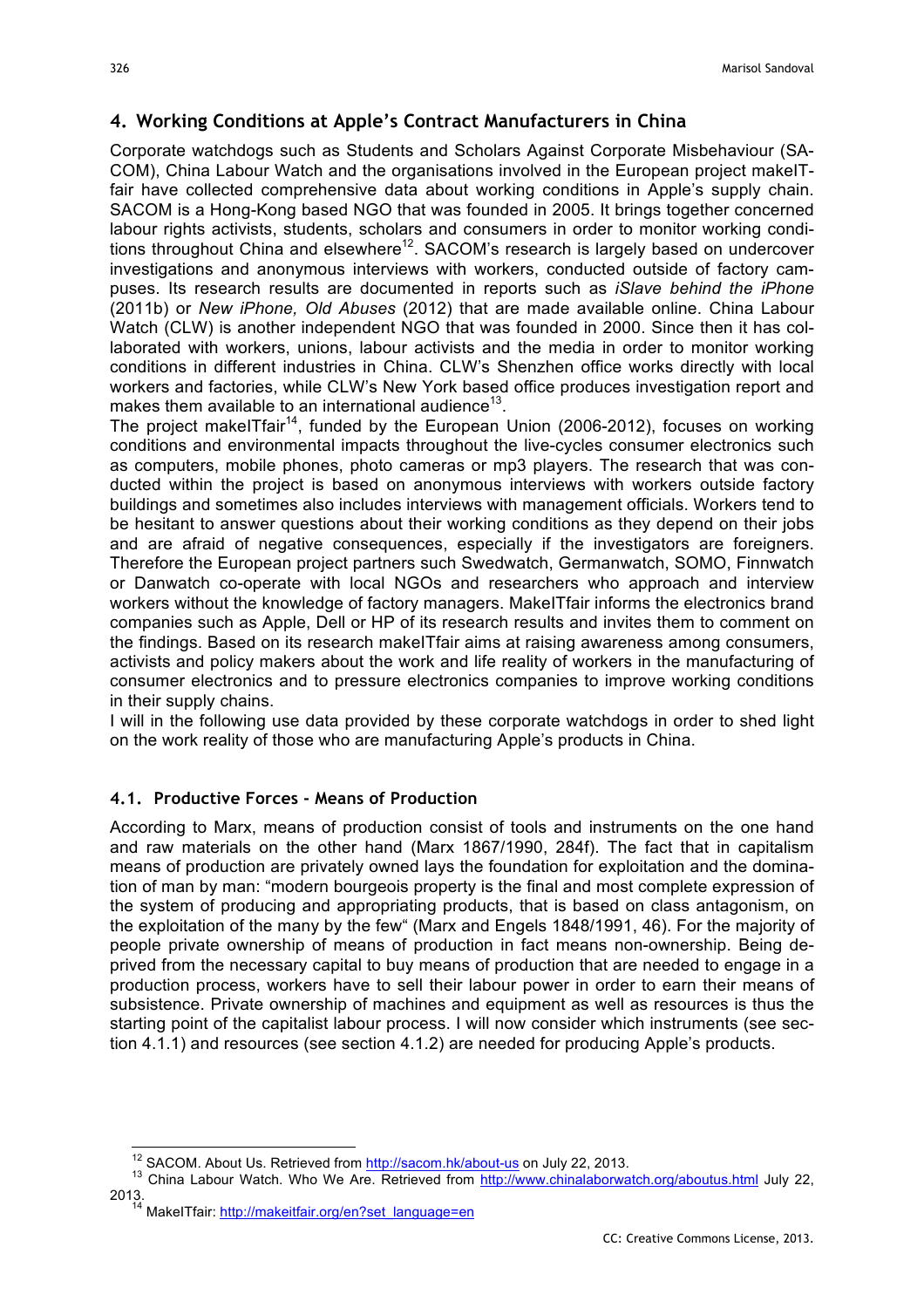#### **4.1.1. Machines and Equipment**

Compared to other manufacturing sectors such as apparel or toys, electronics manufacturing is relatively capital intensive and requires high-tech equipment (Plank and Staritz 2013, 4; Lüthje 2006, 22). This is even more the case as computer products are becoming more sophisticated smaller in size and lower in weight (WTEC 1997, 16). However the consultancy firm McKinsey & Company classifies the final assembly of high-tech products as labourintensive (McKinsey & Company 2012, 64). One reason for this is that the fragmentation of the production process allows to separate "labour-intensive and more capital- and knowledge- intensive parts" so that "there is a considerable amount of low-value and thus low-skill and low-wage activity, which is often combined with advanced production technologies in this 'high-tech' sector" (Plank and Staritz 2013, 9). Electronics manufacturing is thus characterized by both high-tech equipment and high demand for labour.

Electronics manufacturing is among those industries that account for the most robot purchases. According to McKinsey and Company "in 2010, automotive and electronics manufacturing each accounted for more than 30,000 robot units sold globally, while industries such as food and beverage, rubber and plastics, and metal products each bought only 4,000 to 6,000 new robots" (McKinsey & Company 2012, 88).

A technology that Apple's contract manufacturers employ for the automated part of assembly is Surface Mount Technology (SMT) (WTEC 1997, 16; Lüthje 2012). SMT uses programming to automatically solder electronics components such as chips or connectors onto circuit boards<sup>15</sup>. Boy Lüthie argues that as labour costs in China are low not the entire potential of automation is realized, thus "the degree of automation in most factories in China and Asia is lower than it would be in Europe or the United States" (Lüthje 2012). This means that labour is sometimes cheaper than high-tech equipment. It also means that making use of the full range of available automation technology could eliminate parts of the repetitive and standardized work activities that are now part of electronics production.

## **4.1.2. Resources**

Among the resources needed for the production of consumer electronics such as Apple's Mac's, iPads, iPhones and iPods are minerals such as tin, beryllium, gallium, platinum tantalum, indium, neodymium, tungsten, palladium, yttrium, gold, and cobalt (SOMO 2007b, 10- 12, Friends of the Earth 2012, 7; Mvoplatform and GoodElectronics 2009, 25). Often these minerals are sourced in conflict areas (SOMO 2007b, 13). The mining activities usually take place under extremely poor health and safety conditions, are extremely low paid, require the resettlement of local villages, threaten the environment and the livelihood of local communities (SOMO 2007b; 2011; Swedwatch 2007; Finnwatch 2007).

Cobalt for example is mainly extracted in the so-called copperbelt in Zambia and the Democratic Republic of Congo (DRC) (Swedwatch 2007, 7). It is needed for the production of rechargeable batteries for laptops, mobile phones etc as well as for speakers, headphones and the coatings of hard drives (Swedwatch 2007, 12). Swedwatch in an investigation of mining activities in the Katanga province in DRC found that worker are risking their lives for an income of about 2-4 USD per day (Swedwatch 2007, 29,33). Many of the miners are children: An estimated number of 50,000 children between the age of 7 and 18 are working in the mines of Katanga and thus form a large part of the total workforce of 10,000-14,000 miners (Swedwatch 2007, 7).

The DRC is rich on mineral resources but has been shaped by poverty as well as colonial violence, civil war and armed conflict. A report by Free the Slaves shows that in DRC mines are often controlled by armed rebel groups that force local people into slavery (Free the Slaves 2011, 11). Many women and girls, who are often not allowed to work in the mines, are forced into sexual exploitation (Free the Slaves 2011, 17f).

It is difficult to determine where exactly and under which conditions the minerals contained in a product of a certain electronics brand were soured. However sometimes watchdogs suc-

<sup>&</sup>lt;sup>15</sup> Surface Mount Technology Association. Glossary of Acronyms Relevant to Electronics Manufacturing. Retrieved from http://www.smta.org/files/acronym\_glossary.pdf on May 18, 2013.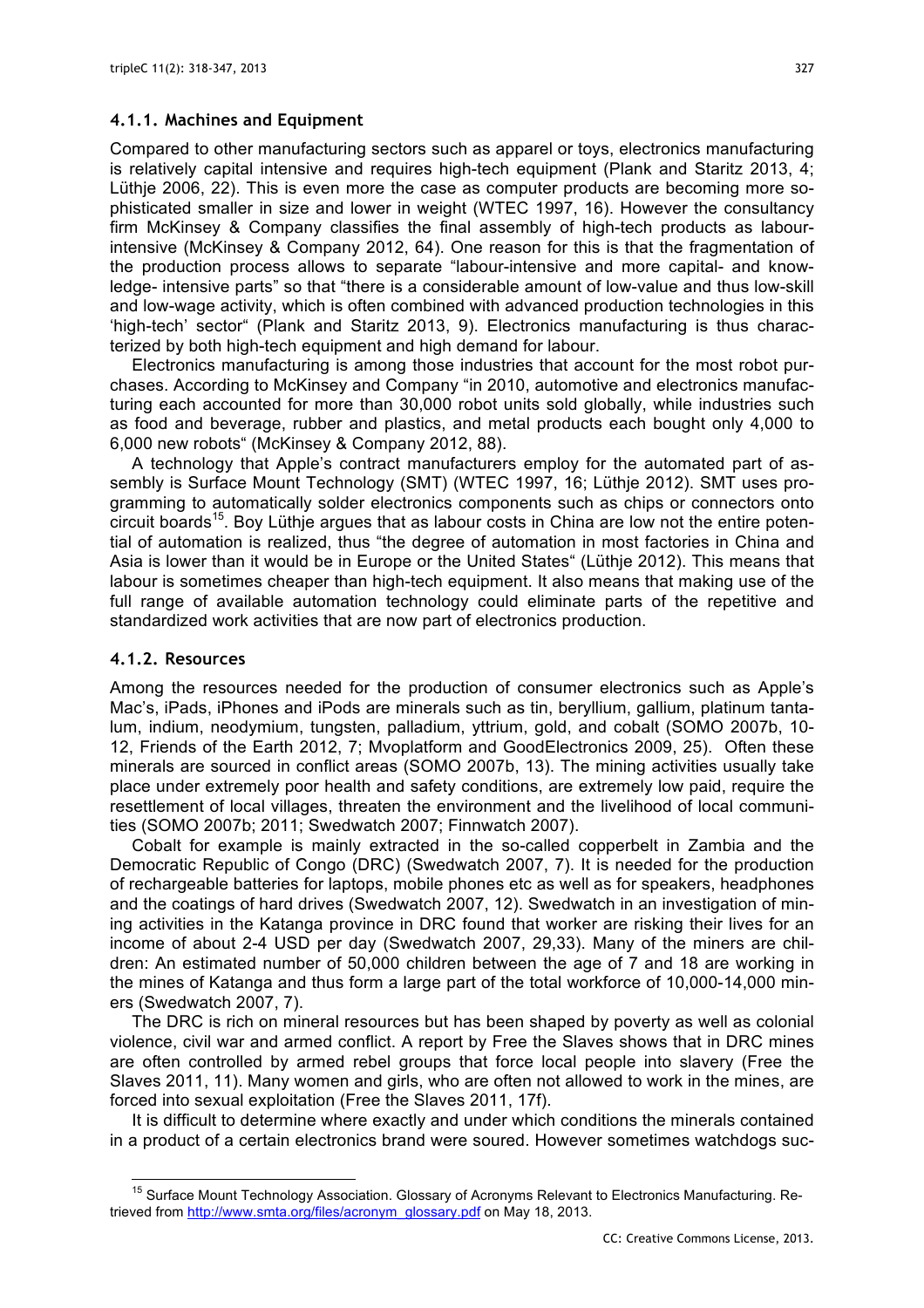cessfully trace the supply chain of a brand back to the point of mineral extraction. In 2012 Friends of the Earth published a report that traces the tin used in Apple's iPhones back to mines in Bangka, an island in Indonesia. The report reveals that Foxconn and Samsung, which are Apple's direct suppliers, buy their tin from the middle companies Shenmao, Chernan and PT Timah, which obtain their tin from Indonesia. 90% of Indonesian tin is mined at Bangka island (Friends of the Earth 2012, 21). The report shows how tin mining destroyed forests and farmlands, killed coral, seagrass and mangroves and led fish to disappear, contaminated drinking water (Friends of the Earth 2012, 13). The destruction of the ecosystem deprives local farmers and fishermen of their livelihood, forcing them to become tin miners themselves (Friends of the Earth 2012, 15f). Tin mining at Bangka island is dangerous and security standards are low. Friends of the Earth reports that that in 2011 on average one miner per week was killed in an accident (Friends of the Earth 2012, 9).

Conflict minerals are used for producing electronics parts such as researchable batteries (cobalt), magnets (cobalt), speakers (cobalt), power amplifiers (gallium), camera flashes (gallium), high efficiency transistors (Indium), flat screens (indium, platinum), lead frames (palladium), plating connectors (palladium), chip resistors (ruthenium), capacitors (neodymium, lanthanum, tantalum) or circuit boards (tin) (Finnwatch 2007, 9f).

Long before minerals enter the final assembly process of consumer electronics, they have passed through a process framed by destruction and exploitation. It is important to recognize this history of the components that are assembled in Apple's manufacturing factories. Threats to workers and the environment connected to these minerals however continue: Due to the toxic qualities of many minerals they can potentially harm workers in electronics manufacturing. Furthermore the fact that toxic minerals are contained in electronics products can cause problems at the point of disposal. Toxic electronic waste often ends up in waste dumps in the global South where it contaminates the environment and threatens the health of waste worker (Danwatch 2011).

#### **4.2. Productive Forces – Labour**

Focussing on the subjective side of the labour process, at workers themselves, shows that work on Apple's manufacturing sites is often performed by young female migrant workers (see section 4.2.1), who are exposed to serious health hazards (see section 4.2.2) and experience their daily work life as alienating and exhausting (see section 4.2.3).

# **4.2.1. Workforce Characteristics**

The majority of production workers in China are young female migrant workers (Bread for All 2007, 6; FinnWatch, SACOM and SOMO 2009, 17). Estimates show that in the Chinese Guangdong province, for example, migrant workers make up 65 percent of the workforce in the manufacturing sector (Finnwatch, SACOM and SOMO 2009, 17).

Migrant workers are a particularly vulnerable group of workers. Far away from their hometown they lack social contacts and are therefore prone to isolation. Migrant workers also receive less social benefits. According to the FLA investigation migrant workers at Shenzhen – which constitute 99% of the total workforce – are not covered by unemployment and maternity insurance systems because they do not have a Shenzhen residence card (FLA 2012, 9). Even if migrant workers have unemployment insurance they often cannot claim benefits in their hometown due to lacking transfer agreements between provinces (FLA 2012, 9). Chinese laws prevent migrant workers to officially become urban citizens who are entitled to education and medical care in the city. They remain always dependent on their social networks in their hometowns especially in times of unemployment, illness or pregnancy. This situation keeps many workers trapped as permanent migrants (Friedman and Lee 2010, 516).

Many workers in the electronics industry are young women, who leave their families on the countryside to find work in an industrial area and provide some financial assistance for their relatives. Often factories prefer to hire female workers because they are considered to be good at performing detail-oriented work and to be more obedient and less likely to engage in protests (Swedwatch, SACOM and SOMO 2008, 11).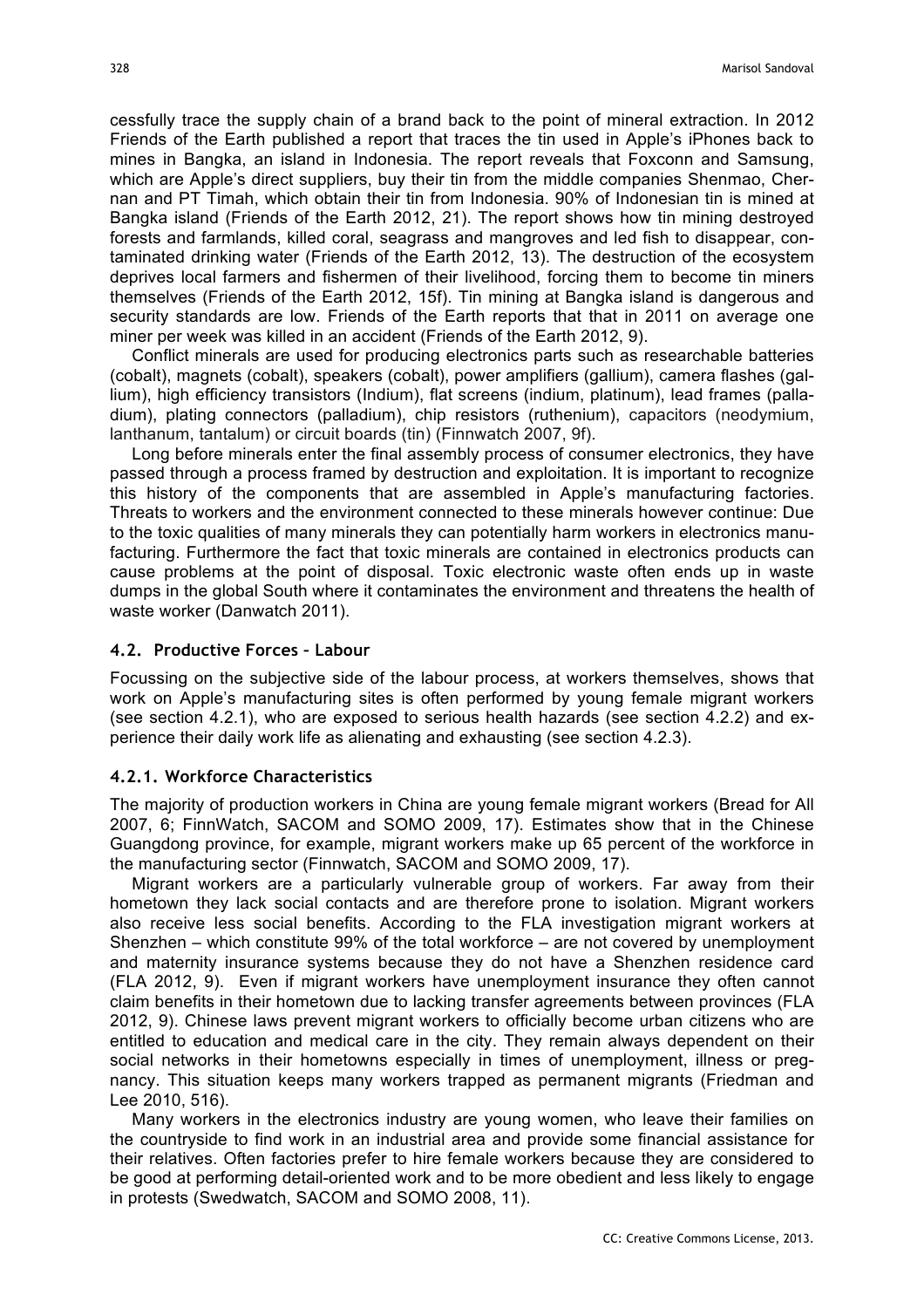Workers often have no other choice than to find employment in a factory in order to be able to earn enough money to support themselves and their families. This dependency in-

creases the power of companies over workers. The lack of alternatives makes it likely that workers feel forced to accept bad working conditions.

# **4.2.2. Mental and Physical Health**

Threats to health and safety in electronics factories result from the usage of hazardous substances, insufficient information of workers about the substances they are using, a lack of protection equipment and unsafe work routines. During the last couple of years a number of serious incidents occurred at Apple's supplier factories.

For example between July 2009 and early 2010, 47 workers at United Win, a subsidy of Wintek Corporation that produces Apple products, were hospitalized because of being poisoned with n-hexane (SACOM 2010, 2). If inhaled, n-hexane can cause nerve damage and paralysis of arms and legs. The poisoned workers were using n-hexane for cleaning iPhone touch screens (SACOM 2010, 2). When the first poisoning occurred workers organized a strike. As a result United Win organized health examinations. However, no poisoning was diagnosed during these examinations. The affected workers therefore went to a hospital outside the factory, in which the poisoning was finally diagnosed (SACOM 2010, 2). Similar health hazards were also found at Futaihua Precision Electronics, a Foxconn subsidiary in Zhengzhou, where around 52,500 workers are producing 100,000 iPhones per day. Workers were exposed to chemicals such as n-hexane without adequate protection equipment. Some workers suffered from allergies (SACOM 2011b, 7).

In 2011 SACOM monitored Foxconn's Chengdu factory that produces exclusively for Apple. The investigation revealed an alarming occupational health and safety situation. SA-COM found poor ventilation, insufficient protection equipment and noisy workplaces. Workers were using chemicals, without knowing whether they were harmful. At the milling and the polishing department – in which the iPads's aluminium cover is polished until it is untarnished and shiny – workers were constantly breathing in aluminium dust. Several workers were suffering from a skin allergy after working with glue like substances without wearing gloves (SACOM 2011a, 14). Shortly after SACOM's report was published, aluminium dust triggered an explosion at the polishing department at Chengdu that killed 3 workers and left 15 injured (SACOM 2011b, 1; Friends of Nature, IPE, Green Beagle 2011, 36). The Chengdu campus, which consists of eight factory buildings, was built in only 76 days in order to meet growing demand from Apple. Furthermore workers were insufficiently trained and not aware of the dangers connected to aluminium dust (Friends of Nature, IPE, Green Beagle 2011, 37f).

A similar incident occurred at the iPhone polishing department at a Pegatron factory in Shanghai in December 2011. 61 workers were injured (SACOM 2013, 8). SACOM furthermore reports that weak ventilations system at Pegatron's polishing department creates high levels of dust that cover worker's faces and penetrate their masks entering their noses and mouths (SACOM 2013, 8).

Working conditions at electronics manufacturing factories are not only threatening workers' physical health but also creating psychological problems. Social life at Foxconn is deprived. Workers do not have time for any free time activities. Their life consists of working, eating and sleeping. Often they do not even find enough time to sleep. When asked what they would like to do on holiday most interviewees said that they would like to sleep (SACOM 2011a, 12). Workers lack social contacts. SACOM's research shows that workers were not allowed to talk during work. They live in rooms with workers from different shifts, which they therefore hardly ever meet (SACOM 2011a, 12f, FinnWatch, SACOM and SOMO 2011, 30).

Work and life at factory campuses have severe impacts on the bodies and minds of workers. The example of Apple's supplier factories in China illustrates that for many workers selling their labour power also means selling their mental and physical health.

# **4.2.3. Work Experiences**

During the past five years corporate watchdogs have interviewed numerous workers at Apple's supplier factories. These interviews reveal that workers experience their work as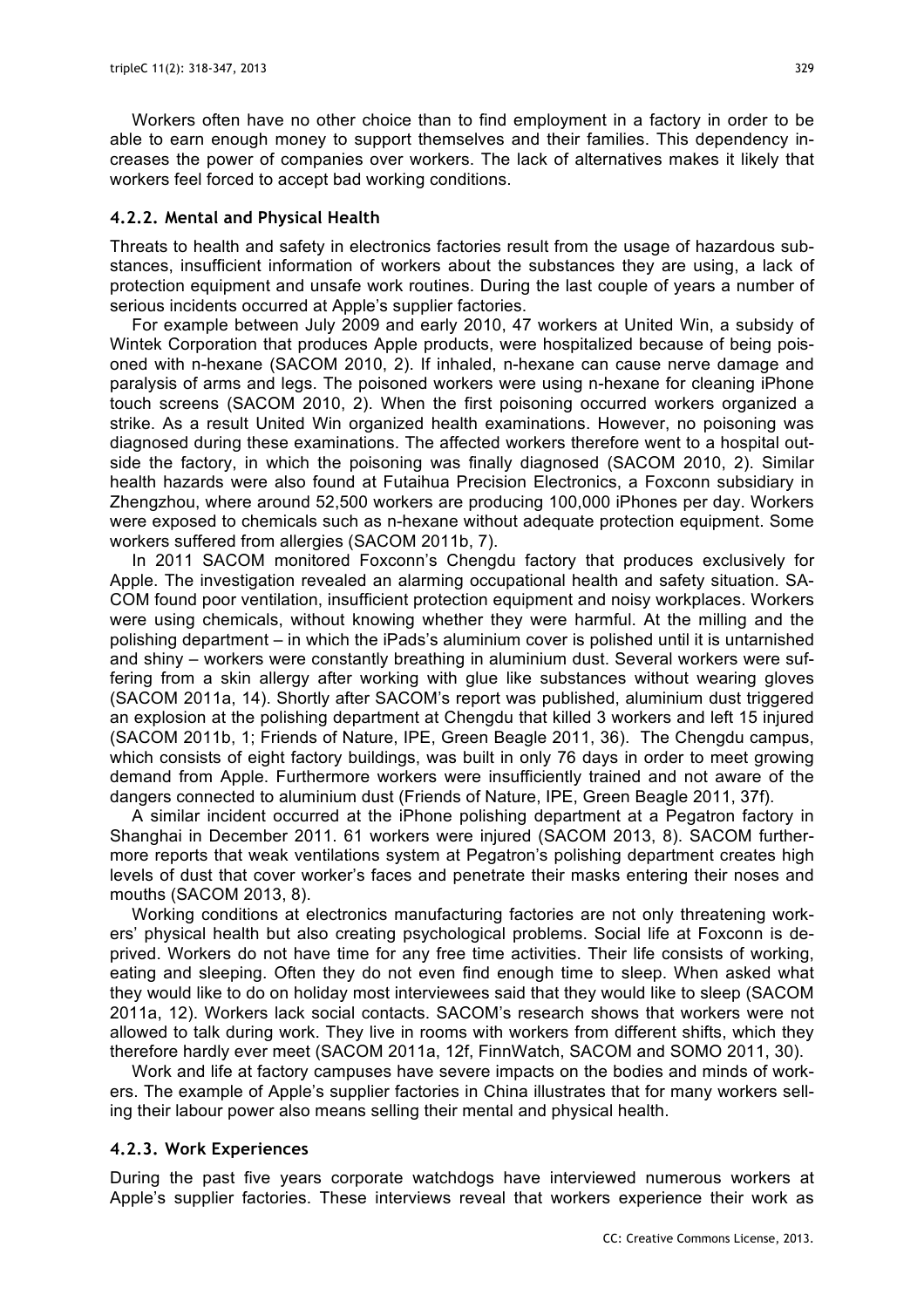exhausting and alienating. They feel stressed and under pressure in order to achieve production targets (FinnWatch, SACOM and SOMO 2011, 30) as well as exhausted due to extremely long working hours, long hours of standing, and stress during meal breaks (SACOM 2011a, 15).

One worker told SACOM that workers they feel that Apple's demand dictates their entire lives. Workers are torn between the need to increase their salary by working overtime and the need to rest:

*"The daily production target is 6,400 pieces. I am worn out every day. I fall asleep immediately after returning to the dormitory. The demand from Apple determines our lives. On one hand, I hope I can have a higher wage. On the other hand, I cannot keep working everyday without a day-off" (Foxconn worker quoted in SACOM 2012, 5f).*

Workers furthermore experience their work environment as unsafe and unpleasant. They are worried about their health due to a lack of protection equipment:

*"In my department, the working conditions are unbearable. I'm a machine operator, producing the silver frame for the iPhone. We have to put some oil into the machines in the production. I don't know what kind of substance it is and the smell is irritating. The frontline management confided to us that we should not stay in the department for over a year because the oil could cause problems to our lungs. Although the shop floor has air conditioning, it is very hot and the ventilation is poor. For me, the installation of the airconditioners is just a tactic to avoid paying high temperature subsidy to the workers" (Worker quoted in SACOM 2011b, 9).*

Furthermore workers describe the way they are controlled and managed as humiliating and exhausting:

*"We have to queue up all the time. Queuing up for bus, toilet, card-punching, food, etc. During recess, we don't have a place to sit. We can only sit on the floor. We get up in early morning and can only return to the dorm in late evening. I am really worn out" (Worker quoted in SACOM 2011a, 15).*

Workers are aware of the alienating character of their work situation, which expressed by the fact that they are not able to own the products that they are themselves producing every day: One worker told SACOM:

*"Though we produce for iPhone, I haven' t got a chance to use iPhone. I believe it is fascinating and has lots of function. However, I don't think I can own one by myself" (Worker quoted in SACOM 2011a, 19).*

These descriptions show that workers find themselves in a state of exhaustion and alienation. Karl Marx in 1844 in the *Economic and Philosophic Manuscripts* described the alienation of worker as his/her labour becoming an external object that "exists outside him, independently, as something alien to him" (Marx 1844/2007, 70). The more life the workers puts into his/her product, the more alienated s/he becomes: "The worker puts his life into the object; but now his life no longer belongs to him but to the object. [...] The greater this product, the less is he himself" (Marx 1844/2007, 70).

Workers in Apple's manufacturing factories have put their labour power into these products while producing them. Many workers left their families, gave up their free time and their health for producing products, which they will never be able to own. The finished products, although containing the workers' energy and labour, suddenly turn out of their reach. Workers are inside Apple's products, but at the same time insurmountably separated from them.

# **4.3. Relations of Production**

The relation between capital and labour needs to be understood as a relation of domination. In capitalism the only commodity workers possess is their labour power. In order to make a living they thus have no other choice but to sell it by entering into a wage labour relationship (Marx 1867/1990, 272). Research conducted by corporate watchdogs shows that the relation between capital and labour in Apple's supplier factories in China is largely based on precari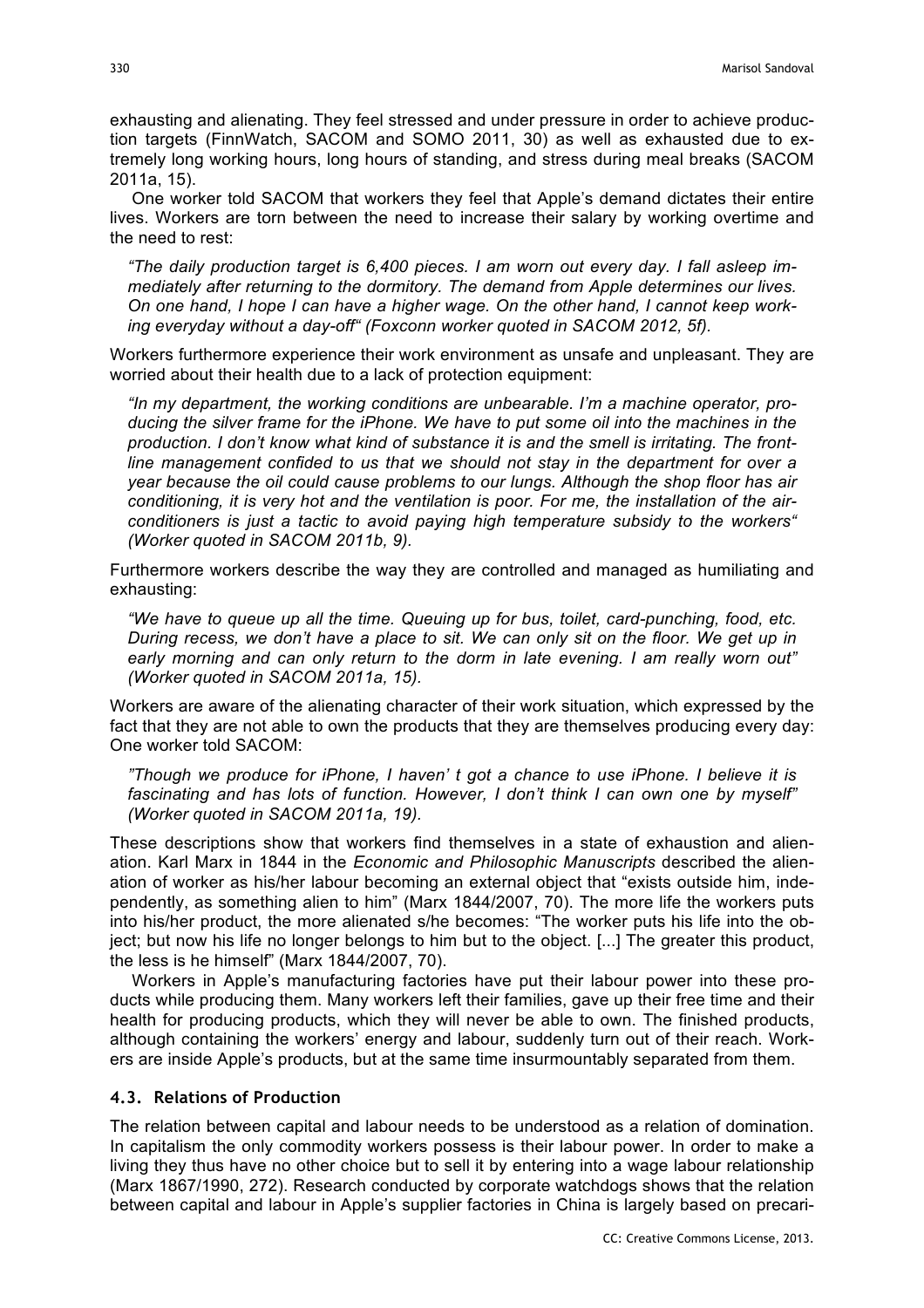ous labour contracts (see section 4.3.1), characterized by low wages (see section 4.3.2) and occasionally contested through labour struggles (see section 4.3.3).

#### **4.3.1. Labour Contracts**

Labour contracts that offer weak protection for workers are an expression of the unequal power relation between employers and workers. In 2004 the Institute for Contemporary Observation (ICO), FinnWatch and the Finnish Export Credit Agency (ECA) investigated the Shenzhen Foxconn campus. They found that workers could be dismissed anytime. If dismissed, employees had to leave immediately without any financial compensation. If a worker decided to quit and to leave immediately s/he would not receive her/his outstanding wage (ICO, Finnwatch and ECA 2005, 17).

Watchdogs found instances where workers in Apple supplier factories did not receive any contract at all (ICO, Finnwatch and ECA 2005, 17, Swedwatch, SACOM and SOMO 2008, 42; Bread for All and SACOM 2008, 19). Without a signed contract workers are deprived of the possibility of taking legal steps in the case of labour law violations.

The majority of labour contracts in Apple's supplier factories are precarious. Short-term contracts allow supplier companies to remain flexible and to quickly respond to fluctuations of Apple's demand. Another measure Foxconn uses in order to cover sudden increases of labour demand is to recruit workers from labour agencies, or to relocate workers from other cities and provinces to another factory that has a heightened demand for workers (SACOM 2012, 8). So-called dispatch or agency workers are hired by labour agencies rather than being employed directly by the contract manufacturer. According to SACOM around 80% of the total workforce of the Apple supplier factories Foxlink in Guangdong, Pegatron in Shanghai and Wintek in Jiangsu are agency workers (SACOM 2013, 4). Often social insurance schemes do not cover agency workers (SACOM 2013, 4).

New workers often have a probationary period between three and six months during which their wages are lower than those of permanent workers For example, the wage increases Foxconn implemented after the suicide tragedies were only granted to workers that had been working in the facility for more than six months (Finnwatch, SACOM, SOMO 2011, 28).

Another common practice among Apple's contract manufacturers is the employment of student interns. Especially during peak season students are hired in order to cover the sudden labour demand (SACOM 2012, 6). Students are cheaper to employ since they do not receive regular social security benefits and are not covered by labour law. They however have to work night shifts and overtime like regular workers. Student workers complain that the work they have to perform in Apple supplier factories is unskilled labour that is unrelated to the subject of their studies. Although students officially are not allowed to work more than eight hours per day, they are treated like regular workers and have to work overtime as well as night shifts (SACOM 2011a, 18). They also feel forced to work at these factories, as they are afraid that they will not be able to graduate if they refuse to complete the internship (SA-COM 2013, 6). Su argues that the internship programs led to the commodification of both student's labour and education (Su 2011, 342). Internship programmes allow factories such as Foxconn to exploit student labour for a profit. In return for sending students to factories technical schools receive equipment and funding (Su 2011, 350).

Finnwatch, SACOM and SOMO found that large numbers of 16- to 18-year old students were employed in Foxconn factories for periods between four and six months (Finnwatch, SACOM and SOMO 2009, 36; Finnwatch, SACOM an SOMO 2011, 5 see also Su 2011, 345). SACOM quotes reports form Chinese media according to which in 2010 100,000 vocational school students from Henan province were sent to work at a Foxconn plant in Shenzhen to complete a 3-month internship (SACOM 2011b, 3). An investigation by the Fair Labour Association (FLA), that Apple had requested, confirmed that Foxconn did not comply with the standards regarding maximum working hours for student interns. Like regular workers, students had to work overtime and nights shifts (FLA 2012, 10).

Short-term precarious contracts and weak protection against dismissal increase factory management's power over workers. It makes workers vulnerable and serves as a means for controlling their behaviour by threat of dismissal. Because workers need to fear loosing their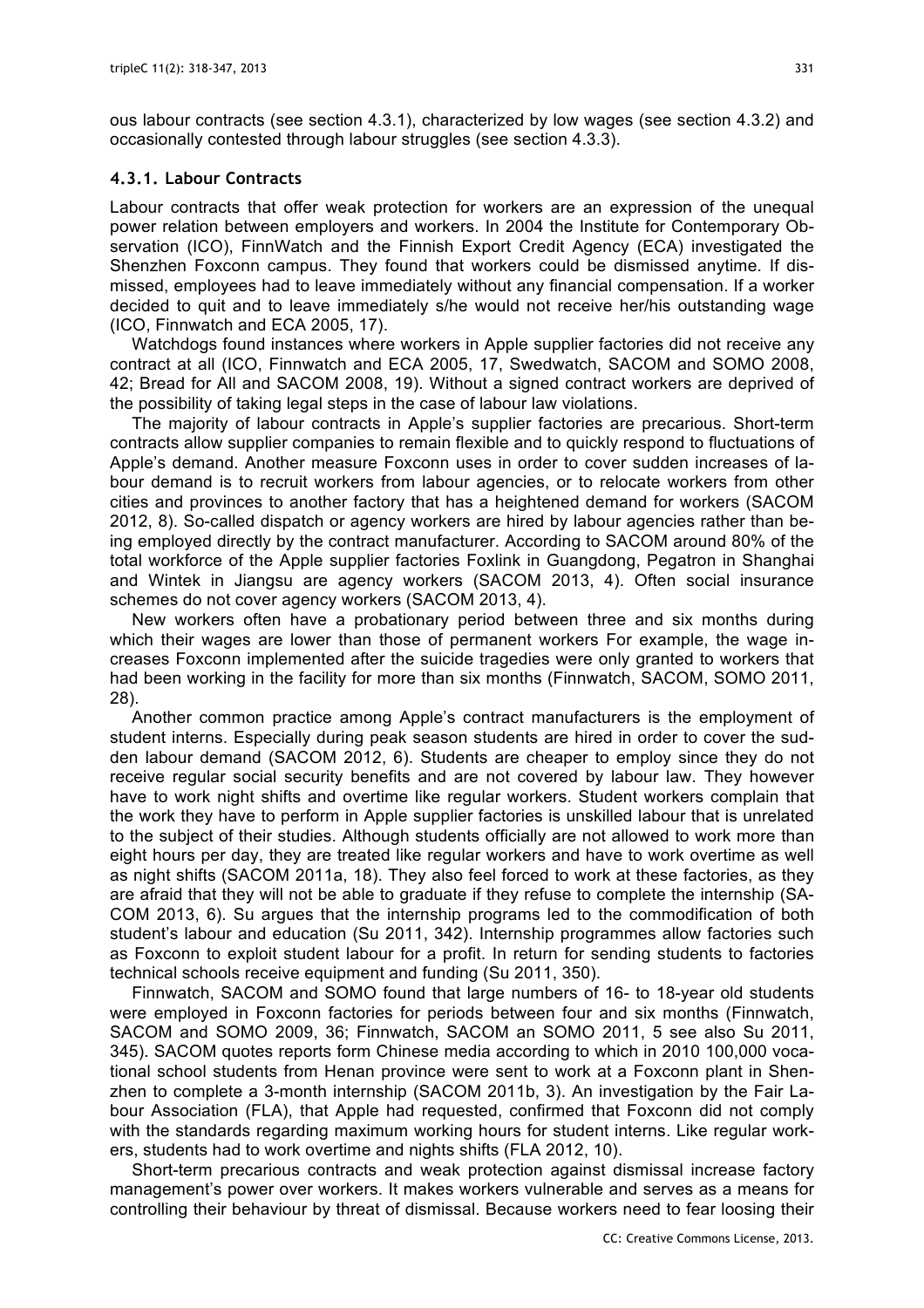jobs they are more likely to agree to higher production targets or increased overtime. Precarious contracts make long-term life planning difficult. Short notice periods leave workers hardly any time to rearrange their lives after a dismissal. Furthermore different types of contracts create divides between workers with fixed contracts, short-term contracts, agency contracts or internship contracts. The fact that different types of contracts confront workers with different kinds of problems makes it more difficult to formulate collective demands.

### **4.3.2. Wages and Benefits**

Among the most pressing problems that occur throughout Apple's supplier factories is the low wage level. Already in 2007 the Dutch non-profit research centre SOMO (2007a) interviewed workers at five Apple supplier factories in China, the Philippines and Thailand: Workers in all investigated factories reported that their wages were too low to cover their living expenses. Wages at the Chinese factory of Volex Cable Assembly Co. Ltd. were found to be below the legal minimum (SOMO 2007a, 21). However, even if wages comply with minimum wage regulations they are often hardly enough to cover basic living expenses. In 2008 for example FinnWatch, SACOM and SOMO monitored buildings C03 and C04 of Foxconn's Shenzhen campus, in which 2,800 workers at 40 assembly lines are producing black and white models of the iPhone 8G and 16G (FinnWatch, SACOM and SOMO 2009, 35). Wages corresponded to the legal minimum wage of around 980 yuan, which however is not an adequate living wage (FinnWatch, SACOM and SOMO 2009, 36, 44). A living wage should cover expenses for food, housing, clothes, education, social security and health care for a family, and allow for some savings $16$ .

After the suicide tragedies, Foxconn announced significant wage raises<sup>17</sup>. FinnWatch, SACOM and SOMO in 2010 did a follow up study at Apple's production line at Foxconn's Shenzhen campus in order to investigate how the promised wage raises<sup>18</sup> were implemented. 30 workers were interviewed. The investigation showed that Foxconn in June 2010 increased monthly wages from 900 Yuan to 1,200 Yuan (137 EUR). In October 2010 wages were further raised to 2,000 Yuan (229 EUR), but only for workers who had been working at the factory for more than six months. However, only estimated 50% of the workforce actually worked longer than 6 months in this factory (FinnWatch, SACOM and SOMO 2011, 28). Furthermore the wage increases only applied to Shenzhen and not to newly established upcountry factories to which Foxconn is increasingly relocating its production (FinnWatch, SACOM and SOMO 2011, 8).

In 2011 SACOM conducted a similar investigation at three other Foxconn campuses in order to evaluate once more how effective the proposed changes really were and whether they improved working and living conditions of employees. SACOM visited Foxconn campuses at Shenzhen, Chengdu and Chongqing and found that Foxconn had increased wages, but at the same time cancelled food and housing subsidies. This means that despite Foxconn's claims there was no actual wage increase (SACOM 2011a, 6). Foxconn was not paying a living wage. Figure 3 shows SACOM's estimations regarding the gap between actual basic wages and living wages in April 2011.

 $16$  The Asia Floor Wage Campaign (2009) suggested a method for calculating the living wage. According to this calculation a living wage needs to cover the costs for food, equivalent of 3000 calories per adult family member multiplied by two, in order to cover also other basic need such as clothing, housing, education, healthcare, and savings. The living wage should provide for a family of two adults and two children. It thus should cover the cost for food worth 3000 calories for three consumption units (two adults and two children) multiplied by two. It is thus calculated as follows: price for food worth 3000 calories x 3 x 2 (Asia Floor Wage Campaign 2009, 50). A worker should be able to earn a living wage within a working week of a maximum of 48 hours. This calculation of a living wage was developed with specific regard to the garment sector, but is also applicable for other sectors such as electronics manufacturing.<br><sup>17</sup> Reuters 2010. Foxconn to Raise Wages Again at China Plant. Retrieved from

http://www.reuters.com/article/2010/10/01/us-foxconn-idUSTRE6902GD20101001</u> on April 28, 2013.<br><sup>18</sup> Reuters 2010. Foxconn to Raise Wages Again at China Plant. Retrieved from

http://www.reuters.com/article/2010/10/01/us-foxconn-idUSTRE6902GD20101001 on April 28, 2013.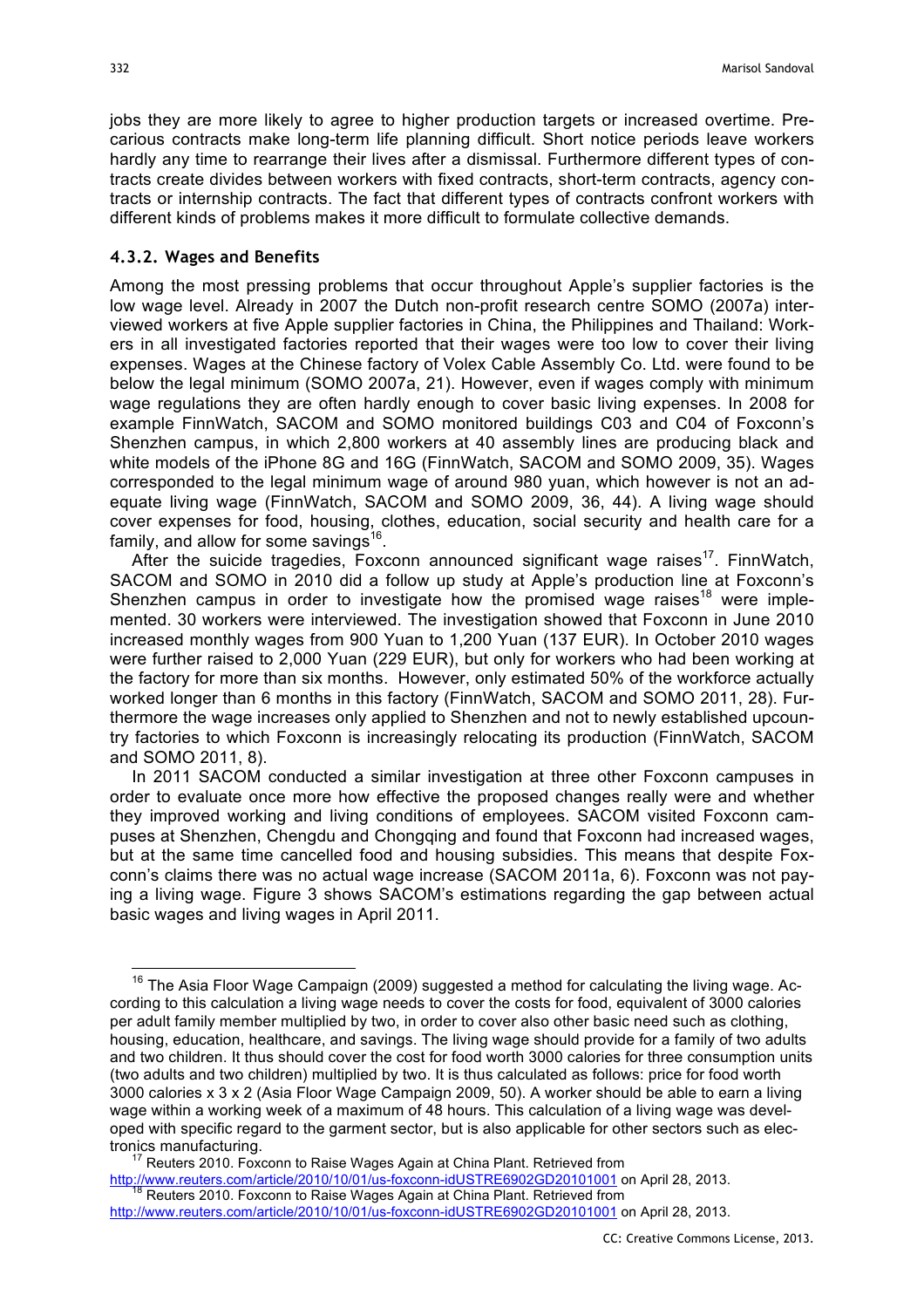

Figure 3: Actual basic wages in comparison to estimated living wages at Foxconn campuses in April 2011 (SACOM 2011a, 6, 9)

SACOM argues that one strategy Foxconn employs to avoid wage increases is to send workers away from cities with higher wage levels, such as Shenzhen, to ones with lower wages levels such as Chengdu (SACOM 2011a, 5f).

The investigation conducted by the Fair Labour Association (FLA) confirms that workers at Apple suppliers perceive their wages as too low. In a survey that assessed the work satisfaction of 35,166 workers at two Foxconn campuses in Shenzhen and one Foxconn campus in Chengdu 64.3% of all respondents and 72% of respondents working at Foxconn's Chengdu campus reported that their wages do not cover their basic needs (FLA 2012, 9).

Apple is the second most profitable company in the world. These high profits are made possible at the cost of workers. According to calculations made by Kraemer, Linden and Dedrick in 2010 Apple kept 58.5% of the sales price of an iPhone, the costs of materials amounted to 21.9% of the sales prize while only 1.8% were spent for the labour cost for final assembly in China. For the iPad Chinese labour costs amount to 2%, input materials to 31% and Apple's profits to 30% of the sales price (Kraemer, Linden and Dedrick 2011, 5). The less Apple has to spend for paying wages the higher are the company's profits. While Apple could certainly afford spending more money for the manufacturing of its products, this would have a negative impact on its profit goals.

Marx stressed that capitalism is based on a contradiction between capital and labour: "Political economy starts from labour as the real soul of production; yet to labour it gives nothing, and to private property everything" (Marx 1844/2007, 81). The example of Apple illustrates this fundamental injustice: Apple's success would be impossible without the work performed in its supplier factories. This work allowed Apple to become the second most profitable company in the world, while it left workers impoverished.

# **4.3.3. Labour Struggles**

The low wage level is only one of the reasons why workers engage in strikes and protests. For example on January 15, 2010, 2,000 workers at United Win that produce Apple's iPad organized a strike (SACOM 2010, 1). On November 15, 2011 several thousand workers of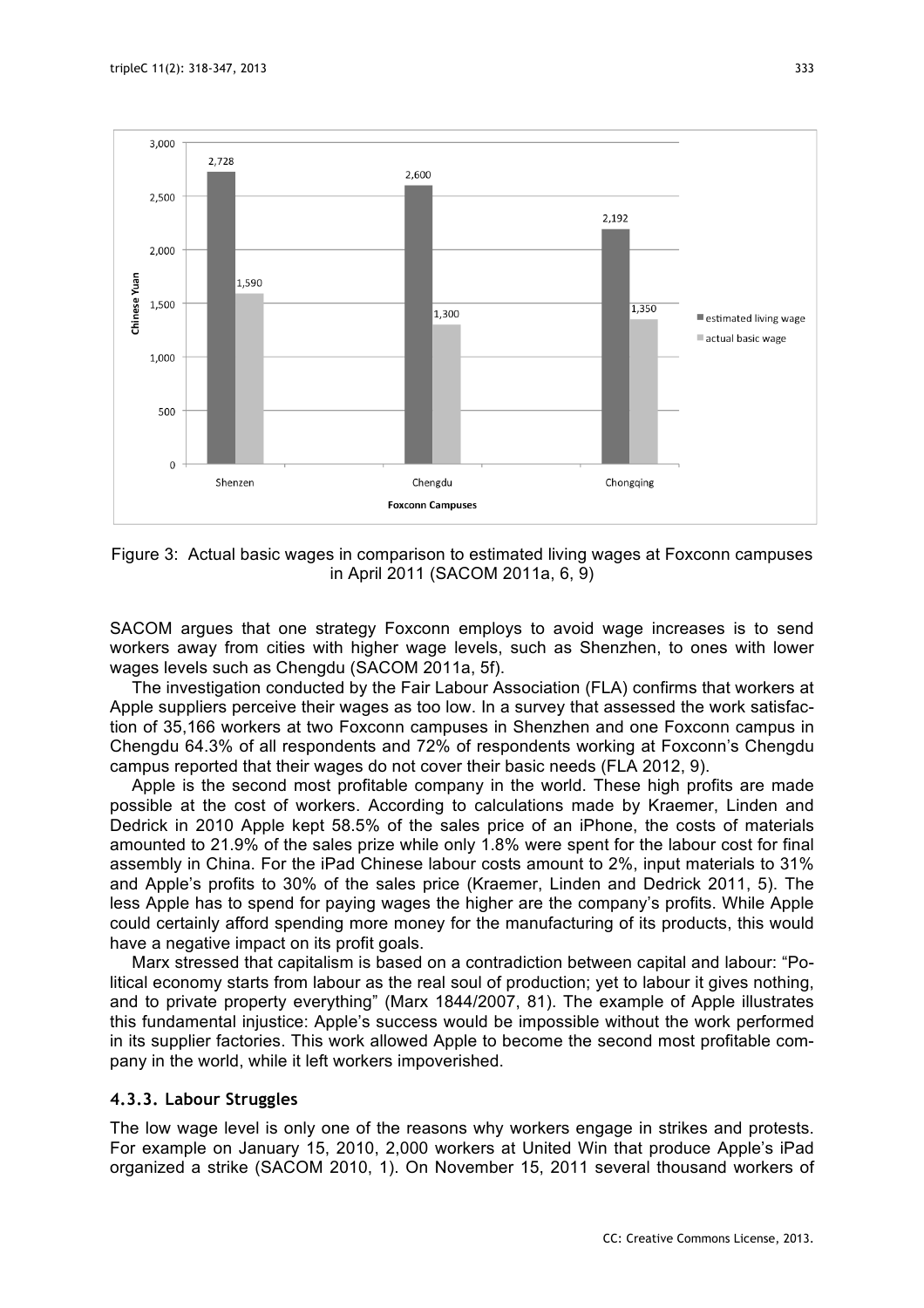the Foxconn facility in Foshan were protesting against low wages<sup>19</sup>. In January 2013 over 1,000 workers protested at Foxconn facility in Fengcheng held demonstrations against low wages and bad working conditions $20$ .

Such protests are not without risks for factory workers. In 2011 during an investigation at Foxconn's Zhengzhou factory some interviewees told SACOM about workers being dismissed after attempting to strike (SACOM 2011b, 10). In January 2011 the police arrested around 20 workers at another Foxconn facility while protesting against miscalculations of wages (SACOM 2011a, 8).

Labour unions only play a limited role in these protests. The only official trade union in China is the All China Federation of Trade Unions (ACFTU), which is subordinate to the Chinese Communist Party (Friedman and Lee 2010, 521). Friedman and Lee argue that the ACFTU acts like a government agency that represents workers in a top-down process, promotes the introduction of labour laws, provides legal consultation to workers but is opposed to widespread worker mobilization (Friedman and Lee 2010, 521f).

Often workers either do not know what a union can do for them or do not even know that a union exists at their factory (Finnwatch, SACOM, SOMO 2009 & 2011). Similarly FLA in 2012 found that worker had very little knowledge about the function and activities of worker representatives. Furthermore the FLA found that unions at Foxconn often consist of supervisors or mangers (FLA 2012, 11).

In response to the findings of the FLA Foxconn in February 2013 announced that it will hold democratic union elections<sup>21</sup>. However a study conducted by a corporate watchdog shows that in March and April 2013, 90.2% of 685 questioned Foxconn workers had not heard about any election plans (The New Generation Migrant Workers Concern Programme 2013, 6). The results show that more than 50% of the respondents did not know that union members can democratically elect their representatives and that they can themselves come forward as a candidate. 82.5% of the workers did not know who the leader of their union group was. 16.9% of the respondents reported that they are union members. Further 24.6% said that they think that they are members of a union. These numbers show that actual union enrolment is much lower than 86.3%, the number given by Foxconn officials (The New Generation Migrant Workers Concern Programme 2013, 4f)

Despite these low levels of awareness regarding the existing union the survey results show that workers nevertheless think that unions could potentially help to improve their situation. 45.8% of the interviewed Foxconn workers think that a union can play a "very important" role in achieving wage increases, while only 3.4% think that unions are "not important" in this context (The New Generation Migrant Workers Concern Programme 2013, 7). Fostering awareness among workers regarding their rights and strengthening their right to choose union representatives thus seems crucial to support the struggle of workers over their working conditions.

There is the potential that Chinese workers become important agents of labour struggle in the 21<sup>st</sup> century. In this context Zhao and Duffy highlight: "The fact that tens of thousand of Chinese workers are engaging in daily struggles over hand-to-mouth issues must qualify any sweeping post-Marxist formulations by Western-centric scholars about the disappearance of the working class as historical agents of struggle in the information age" (Zhao and Duffy 2008, 244). In this context Time Magazine in March 2013 reported that "Resentment is reaching a boiling point in China's factory towns. [...] Facing long hours, rising costs, indifferent managers and often late pay, workers are beginning to sound like true proletariat<sup>422</sup>. Rather than regarding Chinese workers at Apple's suppliers and elsewhere as mere victims of

<sup>&</sup>lt;sup>19</sup> M.I.C. Gadget. 2010. More Problems With Foxconn; Workers Protest Against Their Wages. Retrieved from http://micgadget.com/9620/more-problems-with-foxconn-workers-protest-against-their-wages/ on October 27,

<sup>2011.&</sup>lt;br><sup>20</sup> SACOM. 2013. Strike Erupted Over Dire Working Conditions at Foxconn. Retrieved from<br>http://sacom.hk/archives/971 on May 14, 2013.<br><sup>21</sup> Einancial Times, Echrupy 3, 2013. Ecveepe plans Chinese Union Veta, Petriev

Financial Times. February 3, 2013. Foxconn plans Chinese Union Vote. Retrieved from

http://www.ft.com/cms/s/0/48091254-6c3e-11e2-b774-00144feab49a.html#axzz2TFz9DeNG on May 14, 2013.<br><sup>22</sup> TIME Magazine. Karl Marx's Revenge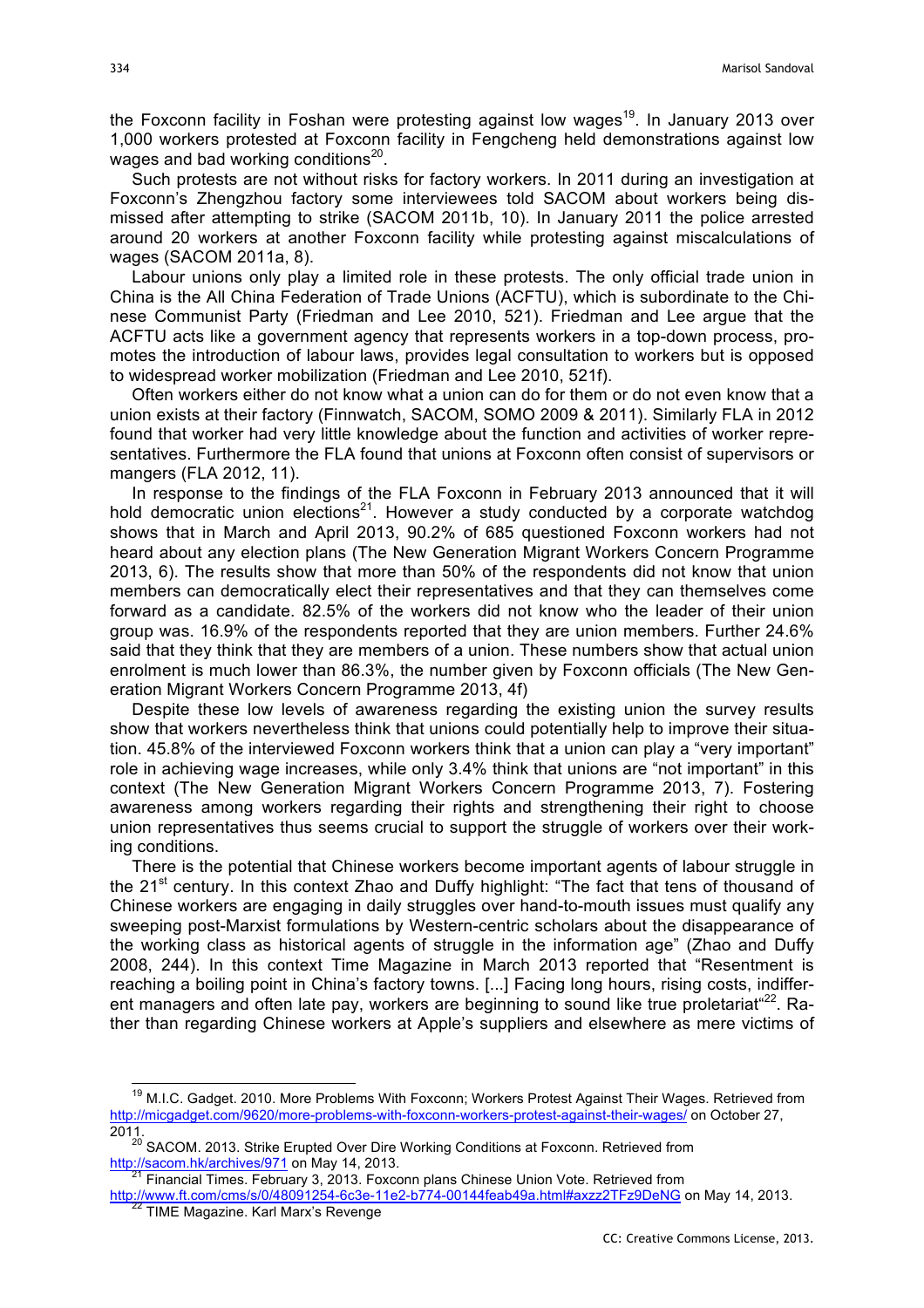capitalist exploitation it is important to recognize that collectively organized they can cause severe disruptions to the global value chain.

On several occasions activists around the world have supported the struggle of Chinese workers. NGOs and labour rights activists have been protesting against Apple tolerating unbearable working conditions in its supplier factories. For example on May 7, 2011 an international day of action against unacceptable treatment of workers was held. MakeITfair, a project of a group of European corporate watchdog organizations, under the slogan "Time to bite into a fair Apple; Call for sustainable IT!" organized protest events throughout Europe<sup>23,24</sup>. SACOM organized a protest street theatre in Hong Kong<sup>25</sup>. Such international solidarity from activists can support worker struggles by raising awareness within Western civil society regarding the work and life reality of Chinese factory workers.

# **4.4. Production Process**

In the production process labour power and means of production are employed in order to produce a commodity (Marx 19867/1990, 284). Taking a closer look at the production process in the factories of Apple's contract manufacturers reveals a predominance of unpleasant and unsafe labour spaces (see section 4.4.1), long working hours (see section 4.4.2), standardized and repetitive production steps (see section 4.4.3) and strict and often humiliating control mechanisms (see section 4.4.4).

# **4.4.1. Labour Spaces**

Work at Apple's contract manufacturers takes place within the boundaries of the factory. Shopfloors often lack proper ventilation systems, which means that the work environment is hot, dusty and has a strong chemical smell (SCAOM 2011b, 7). The behaviour of workers within their work spaces is strongly controlled: Workers at Foxconn have to pass through security checks with metal detectors when entering or leaving the shopfloor as well as bathrooms (FinnWatch, SACOM and SOMO 2011, 31). Most of the life of electronics workers takes place on factory campuses. Many workers live in dormitories provided by their employer. Factory dormitories are often crowded and provide only little privacy. In 2009 Finnwatch, SACOM and SOMO for example reported that on Foxconn campuses in Shenzhen the dormitory consists of a five storey building with 25 rooms per floor, each shared by eight to ten 10 workers (Finnwatch, SACOM and SOMO 2009, 39). The strict discipline and control of the workshop also enters the dormitory. Ngai Pun argues that "The dormitory labour system ensures that workers spend their off-hours just preparing for another round of production" (Ngai, 23).

Most factory campuses are based within Special Economic Zones (SEZ) that traditionally are located in urban costal areas. A recent trend in China's manufacturing sector is the relocation of production to inland provinces where wage levels are still lower. Foxconn has been relocating parts of its production from costal areas such as Shenzhen to inland provinces (SACOM 2011b, 3). Foxconn workers are forced to relocate to production facilities even farther away from their hometowns (SACOM 2012, 8). Among the new inland campuses are Foxconn production sites in Zhengzhou, Henan province. Because of growing demand new factories are often built and opened in a rush. SACOM reports that the new Zhengzhou factory was operating even before the construction work was finished. For workers this means that basic facilities such as bathrooms or grocery stores are not available (SACOM 2011b, 4). At unfinished factory campuses the environment is dusty on dry days and flooded on rainy days (SACOM 2011b, 4). Likewise Friends of Nature, IPE, and Green Beagle report

 $^{23}$  SOMO. 2011. Time to Bite Into a Fair Apple. Call for Sustainable IT! Join Action Day on May 7th. Retrieved from http://somo.nl/events-en/time-to-bite-into-a-fair-apple-call-for-sustainable-it-join-action-day-on-may-7th on October 27, 2011.<br><sup>24</sup> A video that docments one camaign activitiy can be watched here:

http://www.youtube.com/watch?v=kaiXni3h2Ug&feature=player\_embedded Retrieved on October 27, 2011.<br><sup>25</sup> ChinaWorkers. 2011. "Rotten Apple – Worldwide Protests Against IT Giant's Labour Abuses. Retrieved from http://chinaworker.info/en/content/news/1451/ on October 27, 2011.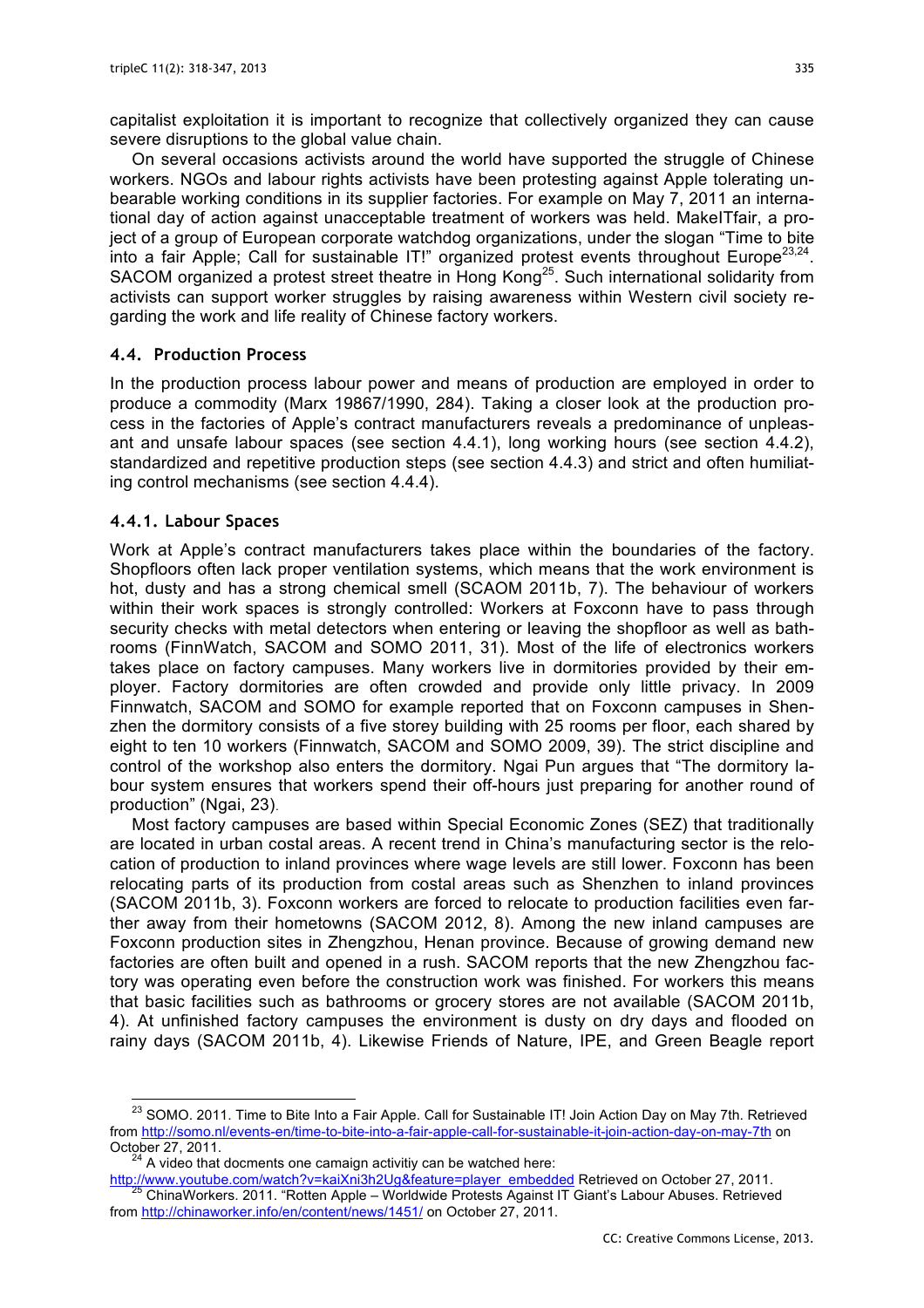that Foxconn's Chengdu campus was built in on 76 days, which created a number of security risks (Friends of Nature, IPE, Green Beagle 2011, 37f).

Labour spaces at Apple's supplier factories are unpleasant and dangerous. The fact that work takes place in centralized factory spaces makes it possible to exert strict control over working hours and behaviour of workers even in their "free" time.

## **4.4.2. Labour Times**

Workers are not only underpaid (see section 4.3.2), but also overworked. SOMO in its 2005 investigation of the Foxconn campus in Shenzhen found: "On average, a worker that works 27 days a month and 10-11 hours a day will receive about RMB 1000 a month including all the subsidies and OT [overtime] compensation" (SOMO 2005b, 26). In 2005 1,000 RMB were equivalent to about 100 EUR or 120 USD (SOMO 2005b, 27). Workers at Foxconn complained that during peak season they would not receive a single day off in four months (SOMO 2005b, 15). Another investigation of five Apple supplier factories conducted in 2007 confirmed that overtime between 2.5 and 4 hours per day in addition to the regular working hours of 8 to 9.5 hours were common. In four out of five investigated factories total working hours exceeded 60 weekly hours and at one factory workers even had to work up to 80 hours per week (SOMO 2007a, 22). In 2008 Finnwatch, SACOM and SOMO found similar conditions at Apple's production line at Foxconn's Shenzhen campus. Employees had to work compulsory excessive overtime of up to 120 hours per month, which resulted in a total of 70 hours per week (FinnWatch, SACOM and SOMO 2009, 37).

After the suicides tragedies Finnwatch, SACOM and SOMO conducted a follow up investigation of working conditions at Foxconn. The results show that while at the beginning of 2010 excessive compulsory overtime was still the same as in 2008, the situation changed after June 2010. From then on workers were granted one day off per week and overtime was reduced from 120 hours to between 75 and 80 hours per month, with still exceeded the legal maximum of 36 hours (FinnWatch, SACOM and SOMO 2011, 29).

Low wage levels and the problem of long working hours are connected to each other: Low wages force workers to work overtime in order to earn enough money to be able to cover their living expenses. A 19-year worker who was producing iPhones at Guanlan, Shenzhen told SACOM: "We do not have much overtime work this month. Our department has 3 shifts a day now. I can only receive a basic salary at CNY 1600 this month. It' s really not enough for a living but I believe the 8-hour shift is just a temporary measure for the low season" (Worker quoted in SACOM 2011a, 9). SACOM's investigation of Foxconn campuses in Shenzhen, Chengdu and Chongquing furthermore showed that workers in Chengdu, where the gap between actual and living wage was highest (see figure 1), also worked most overtime, between 80 and 100 hours per month (SACOM 2011a, 10). In 2012 the FLA found that at the three monitored Foxconn plants in Shenzhen and Chengdu workers during peek season worked more than 60 hours per week. Despite these very long working hours 48% of the interviewed workers stated that their working hours were reasonable, 33.8% said that they would like to work more in order to earn more money and 17.7% reported that their working hours were too long (FLA 2012, 8). In September 2012 SACOM investigated three Foxconn plants in Zhengzhou, Henan Province that are only producing iPhones. The results show that working hours vary strongly depending on Apple's demand. During low season overtime work was as low as 10 hours per month, while during peak season 80-100 hours monthly overtime were common (SACOM 2012, 3). During low season workers thus struggle to earn enough to cover their living expenses, while during high season they are exhausted due to a lack of free time.

Even if overtime work is officially labelled voluntary, low wages often force workers into working excessive overtime. While companies comply with legal minimum wage standards, compliance with regulations for maximum working hours is often insufficient. The fact that minimum wage levels are too low makes compliance relatively easy for companies, while it creates the need for workers to work overtime to earn extra money. The relation between low wages and high overtime rates is a basic structural characteristic of contemporary electronics manufacturing. It allows companies to keep their payroll low at the expense of workers, and at the same time meet high production targets.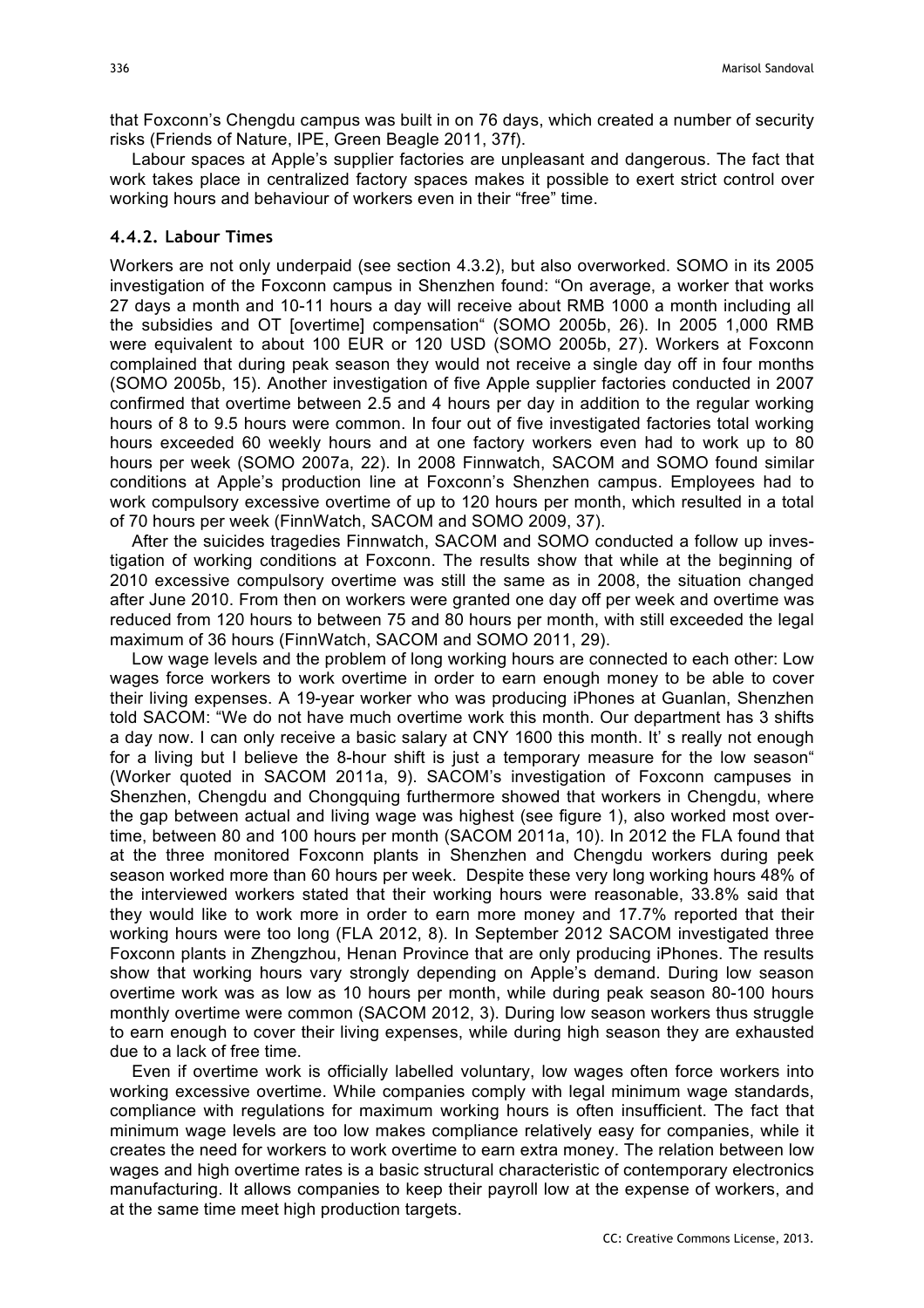### **4.4.3. Type of Work Activity**

Work at Chinese contract manufacturers in the electronics sector in general is characterized by a strong segmentation of the labour process into small, standardized production steps (Lüthje 2008, 67). Low skilled assembly line labour and uniform work procedures therefore dominate work in electronics factories (Lüthje 2008, 73; 2005, 342). Workflows are fragmented and repetitive. One worker told China Labour Watch: "We finish one step in every 7 seconds, which requires us to concentrate and keep working and working. We work faster even than the machines" (Worker quoted by China Labour Watch 2010). Reports from corporate watchdogs show that machines dictates work procedures: SACOM reports that machines at Foxconn's factories have to run 24/7, therefore some workers always have to remain at the shopfloor during meal breaks. These continuous shifts require workers to skip meals. One worker complained:

*"The machines in our department are in operation 24/7. If some colleagues go out for dinner, then the workers who stay in the workshop have to take care of 3 machines at the same time. It is hard work but we do not have additional subsidy for that. Workers can only have dinner after the work shift ends. Continuous shift occurs everyday" (Worker quoted in SACOM 2011a, 11).*

The work activities workers perform in Apple's supplier factories are monotonous, repetitive and dictated by machines. Their activity can therefore be described as an alienated labour process, as "an activity which is turned against" the worker (Marx 1844/2007, 73). Marx argued that in capitalism the production process turns against the worker because "it is not the worker who employs the conditions of his work, but rather the reverse, the conditions of work employ the worker" (Marx 1867/1990, 548).

Work in Apple's supplier factories is characterized by a separation between mental and manual labour as it is associated with Taylorist production methods. Each step of the labour process is defined and controlled by management, while executed by the worker: "The physical processes of production are now carried out more or less blindly […] The production units operate like a hand, watched, corrected and controlled by a distant brain" (Braverman 1974/1998, 86).

The computer industry furthermore illustrates the division between manual and mental labour on a global scale. While highly skilled engineers that design computer software and hardware tend to be located in the global North, the physical production and assembly of computer products largely takes place in the global South.

#### **4.4.4. Control Mechanisms**

Harsh and humiliating management styles are used to control the behaviour of workers at Apple's contract manufacturers. In 2009 Finnwatch, SACOM and SOMO reported about strict disciplinary measures in Apple's production line at Foxconn. No personal belongings were allowed in the factory and procedures of how to start work and leaving the shopfloor were strictly regulated. Workers reported that if asked how they felt they had to shout: "Fine! Very fine! Very, very fine!" Talking, giggling, and crossing legs was forbidden while sitting at the assembly line. Talking might be punished with shopfloor cleaning. Due to time-consuming security checks at toilets and short breaks workers often had to chose between using the bathroom and having lunch (Finnwatch, SACOM and SOMO 2009, 37f).

A follow-up investigation in 2011 showed that disciplinary measures at Foxconn were less strict after the suicides had occurred on the campus, than they were in 2008. However security checks at toilets did still exists and workers still had to collectively reply "Fine! Very fine! Very, very fine!" when asked how they felt (Finnwatch, SACOM and SOMO 2011, 31). At a Foxconn plant in Chengdu new workers for example had to participate in a one to two day long military training which only consisted of lining up and standing (SACOM 2011a, 16). Workers furthermore had to stand up to 14 hours per day. During breaks they were sitting on the floor often without talking to each other because they were too exhausted (SACOM 2011a, 16). If workers made mistakes they had to write confession letters to their supervisors and sometimes even read them loud in front of other workers (SACOM 2011a, 17). Supervi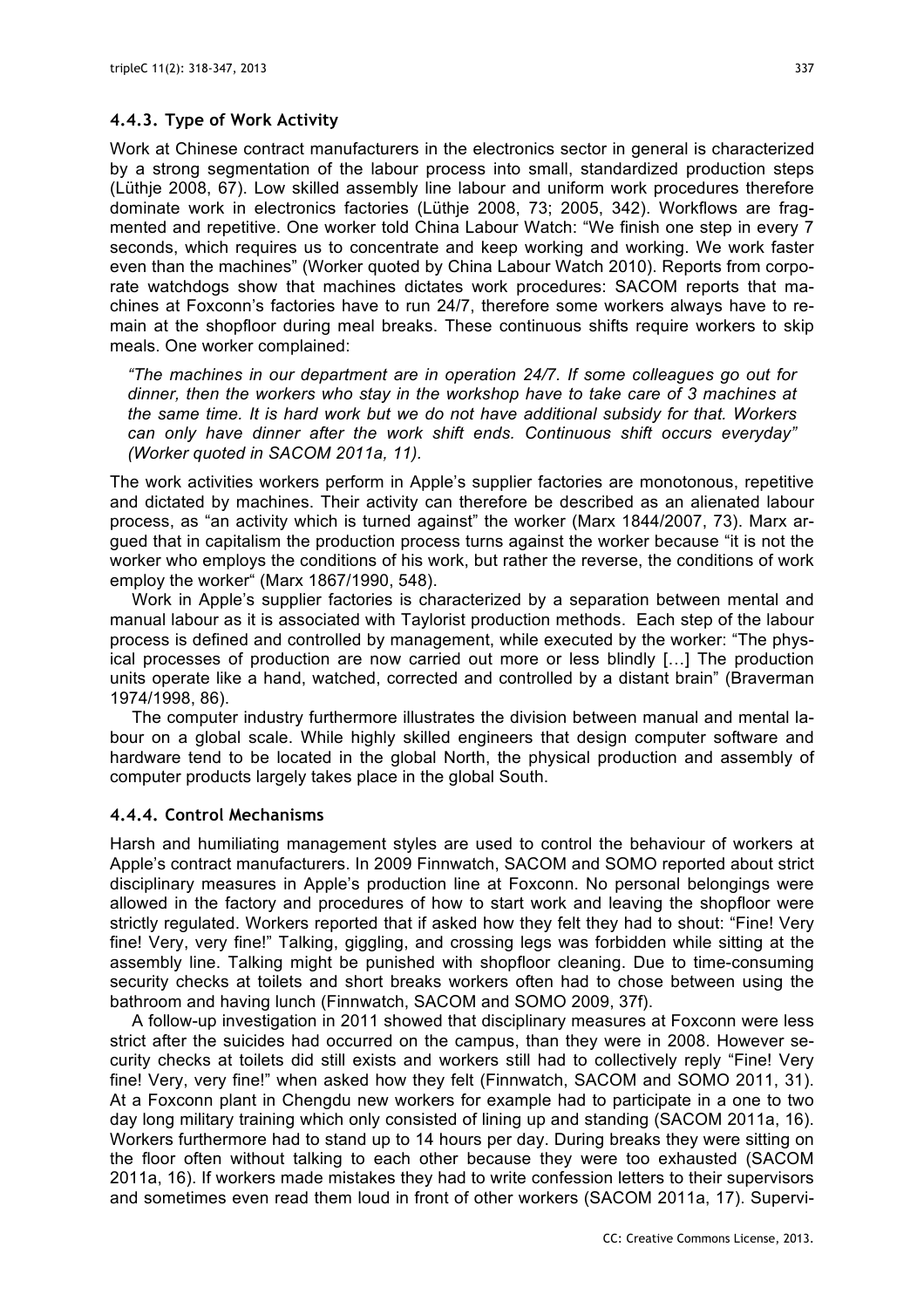sors were under pressure too. If one of the workers they were supervising made a mistake they had to face punishment themselves (SACOM 2011a, 17). The strict supervision and control mechanisms are a means for factory management to demonstrate its power over workers. It attempts to reduce human behaviour such as talking, eating or using the toilet and to force machine-like qualities onto the workers.

#### **4.5. Labour Law**

Several laws are in place to regulate work and employment in China including the Chinese Labour Law (1994), the Trade Union Law (1992, 2002), the Labour Contract Law (2007) and the Labour Dispute Mediation and Arbitration Law (2007) (Friedman and Lee 2010, 515). The Labour Contract Law for example entitles workers to a non-fixed term contract after their fixed term contract has been renewed twice and requires employers to pay higher severance payments in case of layoffs (Friedman and Lee 2010, 526). However, a major problem is that these laws often remain unenforced (Friedman and Lee 2010, 515). This is for example the case in regard to maximum hours overtime work. Chinese labour law limits maximum overtime to 36 hours per month (FinnWatch, SACOM and SOMO 2011, 29).

While Apple's contract manufacturers regularly exceed the legal maximum working hours, they mostly comply with minimum wage regulation. However, studies have shown that minimum wages in China are often too low (e.g. SACOM 2011a, 6, 9), which provides an excuse for companies to pay wages that are below the living wage level.

Although a number of labour regulations are in place in China, they often are either too lax (e.g. minimum wages) or not well enforced (e.g. maximum working hours). China furthermore has not ratified the core conventions of the International Labour Organization (ILO) on Forced Labour<sup>26</sup> and Freedom of Association<sup>27</sup>. Without the ratification of these conventions the legal obligation to protect these fundamental labour rights is weaker. Hong argues that in order to stay competitive in global capitalism the Chinese state "shares the interest with transnational capital to further tap into the reserves of cheap and disciplined labour and to keep down the cost of production" (Hong 2011, 6). Through tax benefits China was successful in attracting foreign enterprises (Hong 2011, 38). The result of these policies is an economic dependency on multinational companies, exports and consumer markets in the global North (Hung 2009, 14). It is therefore important not to underestimate the power multinational corporations have on influencing government policies in China as well as elsewhere.

### **4.6. Results of Production**

Apple's products are at the forefront of technological innovation. They are symbols for modern 21st century lifestyle and progress. The conditions under which these products are produced on the contrary resemble the early days of industrial capitalism. The fact that for example an iPhone costs often twice as much as the average monthly salary of a worker in electronics manufacturing, reveals a deep separation between workers and the fruits of their labour.

Computer technology has the potential to alleviate work, to increase productivity and to reduce the amount of necessary labour time. It entails the potential that especially unqualified, monotonous, repetitive, and mechanical assembly line labour, which reduces workers to extensions of machines without human intellect or creativity, could in the future increasingly be taken over by machines. The way computers are produced today contradicts this potential.

<sup>&</sup>lt;sup>26</sup> Forced Labour Convention (CO29) and the Abolition of Forced Labour Convention (CO105). Source: ILO. 2013. Retrieved from

http://www.ilo.org/dyn/normlex/en/f?p=1000:11210:0::NO:11210:P11210\_COUNTRY\_ID:103404 on May 14, 2013.<br><sup>27</sup> Freedom of Organisation and Protection of the Right to Organise Convention (CO87) and the Right to Or-

ganise and Collective Bargaining Convention (CO98). Source: ILO. 2013. Retrieved from http://www.ilo.org/dyn/normlex/en/f?p=1000:11210:0::NO:11210:P11210\_COUNTRY\_ID:103404 on May 14,2013.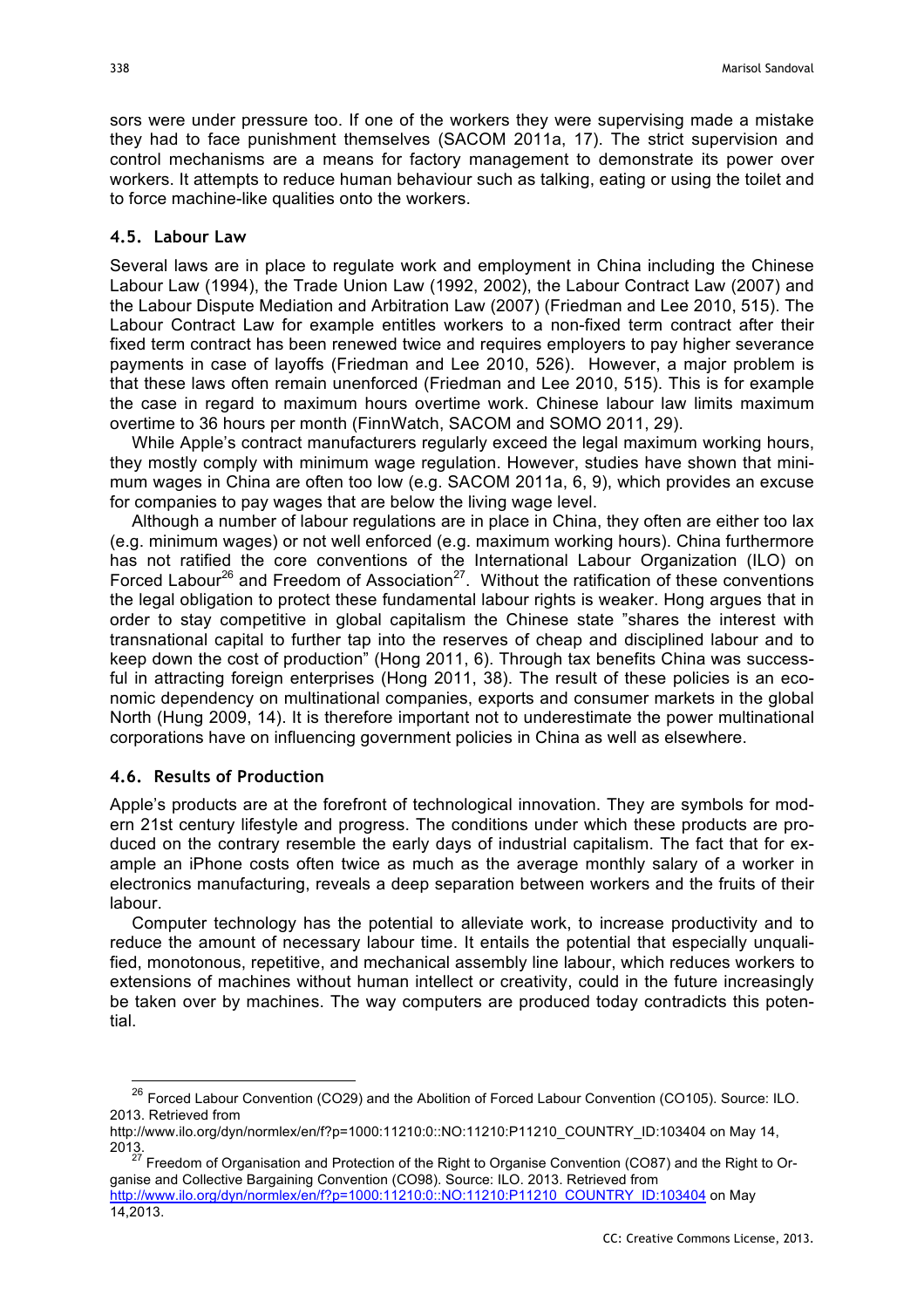Apple's 2011 marketing campaign praised the design, premium materials and high-quality manufacturing of Apple's products. Apple advertised the iPad as "Amazingly thin and light"<sup>28</sup> as a "Technology so advanced, you'll forget it's even there<sup>429</sup>. According to Apple's ads, "A Mac is as good as it looks. It's made from strong, beautiful materials like aluminium and glass"30: "Take MacBook Air, for example. Its unibody enclosure is machined from a solid block of aluminium. The result is a notebook that is thin and light, looks polished and refined, and feels strong and durable<sup>"31</sup>. This marketing strategy pictures Apple's products as trendy, clean, sophisticated, elegant and of high quality  $-$  a technology that is so advanced that it will expand the capacities of its users and fit their needs so neatly, that they will "forget it's even there".

Apple's marketing slogans present its products as technological marvels without history. They divert attention away from the fact that underpaid Chinese workers are producing these products during 10 to 12 hour shifts at least 6 days a week, in exhausting and repetitive working procedures, while jeopardizing their health. Once displayed on posters, magazines and TV-spots, iPad, MacBook and Co have lost any trace of the conditions under which they were produced.

# **4.7. Summary**

Table 2 summarizes working conditions at Apple's contract manufacturers in China.

| Productive forces -<br>Means of production | Machines and equipment        | High-tech equipment, e.g. Surface<br><b>Mount Technology</b>                                                                                                                                                                                      |
|--------------------------------------------|-------------------------------|---------------------------------------------------------------------------------------------------------------------------------------------------------------------------------------------------------------------------------------------------|
|                                            | <b>Resources</b>              | Minerals such as tin, beryllium, gallium,<br>platinum tantalum, indium, neodymium,<br>tungsten, palladium, yttrium, gold, and<br>cobalt; often sourced from conflict areas                                                                        |
| Productive forces -<br>labour              | Workforce characteristics     | A majority of young, often female mi-<br>grant workers                                                                                                                                                                                            |
|                                            | Mental and physical<br>health | Instances of injuries and deaths due to<br>unsafe work environments, lack of pro-<br>tection equipment and insufficient in-<br>formation of workers<br>Psychological problems due to social<br>isolation and exhaustion, instances of<br>suicides |
|                                            | Work experiences              | Workers describe their experiences as<br>exhausting, humiliating and alienated                                                                                                                                                                    |
| Relations of produc-<br>tion               | Labour contract               | Dominance of precarious short term<br>contracts and agency labour                                                                                                                                                                                 |
|                                            | Wages and benefits            | Low wage levels despite compliance<br>with minimum wage regulation, no living<br>wage                                                                                                                                                             |
|                                            | Labour struggles              | Several instances of strikes and pro-<br>tests but low awareness of and support<br>from unions                                                                                                                                                    |
| Production process                         | Labour spaces                 | Unpleasant and unsafe factory envi-<br>ronments, crowded factory dormitories,<br>instances of forced relocation of work-<br>ers to production facilities in other prov-<br>inces                                                                  |
|                                            | Labour times                  | Long working hours of more than 60                                                                                                                                                                                                                |

<sup>&</sup>lt;sup>28</sup> Apple. 2011. Retrieved from http://www.apple.com/ipad/ on October 25, 2011.<br><sup>29</sup> Apple. 2011. Retrieved from http://www.apple.com/ipad/features/ on October 25, 2011.<br><sup>30</sup> Apple. 2011. Retrieved from http://www.apple.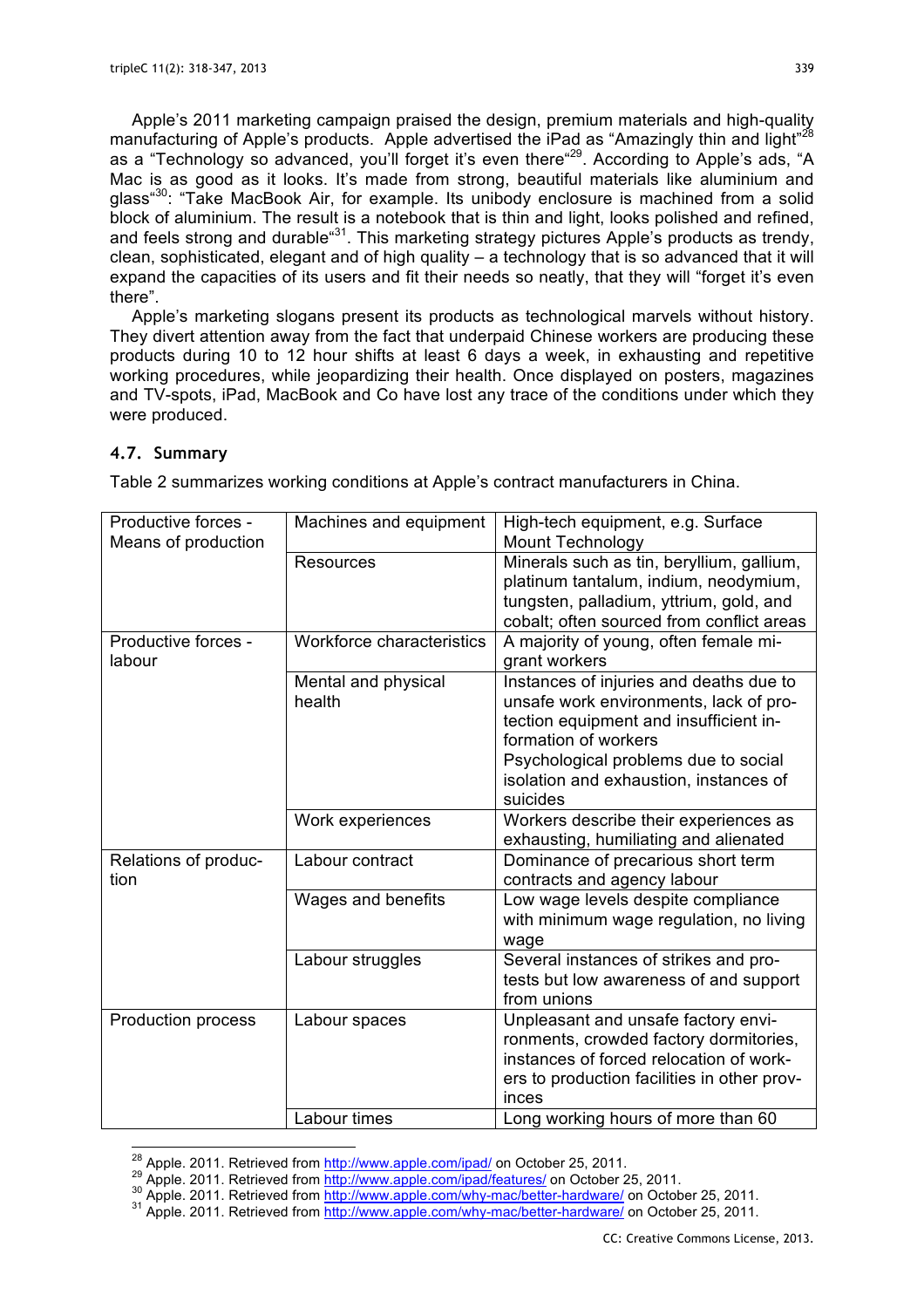|                       |                   | hours per week during peak seasons.<br>Working hours highly depend on shifts<br>in demand                                                                               |
|-----------------------|-------------------|-------------------------------------------------------------------------------------------------------------------------------------------------------------------------|
|                       | Work activity     | High workflow segmentation, uniform<br>and repetitive production steps, separa-<br>tion of manual and mental work                                                       |
|                       | Control mechanism | Harsh, military management styles and<br>harassment of workers                                                                                                          |
| Results of production | Labour product    | High-tech computer products and con-<br>sumer electronics: computers,<br>mp3players, mobile phones, tablet<br>computers                                                 |
| The state             | Labour law        | Insufficient enforcement of labour laws,<br>low minimum wages and missing ratifi-<br>cation of ILO core conventions on<br>forced labour and freedom of associa-<br>tion |

Table 2: Working conditions at Apple's contract manufacturers

The results of the analysis provided here show that labour rights are systematically undermined in the factories of Apple's contract manufactures. The next section discusses Apple's response to the bad working conditions in the factories of its Chinese contract manufacturers.

# **5. Defending the Myth: Apple's Response to Labour Right Violations**

Apple's response to labour right violations in its supply chain is very reactive. The company published its first Supplier Responsibility document as a reaction to ongoing criticism of its supply chain management. It starts with the following sentence: "In the summer of 2006, we were concerned by reports in the press alleging poor working and living conditions at one of our iPod final assembly suppliers in China" (Apple 2006, 1). Since then Apple published one Supplier Responsibility Report per year. These reports promise that Apple "is committed to the highest standard of social responsibility in everything we do. We are dedicated to ensuring that working conditions are safe, the environment is protected, and employees are treated with respect and dignity wherever Apple products are made" (Apple 2006, 4).

Based on Teun A. van Dijk's (2006) concept of the ideological square I in the following analyse the arguments Apple puts forward in its Supplier Responsibility Reports in order to demonstrate its efforts to improve working conditions. The ideological square identifies four possible ideological strategies that describe different ways of how the relation between ingroups and out-groups, between "us" and "them" is represented in talk or text (Van Dijk 2006, 397). These strategies are: "Emphasize *Our* good things", "Emphasize *Their* bad things", "De-emphasize *Our* bad things", "De-emphasize *Their* good things" (Van Dijk 2006, 396). Three of these strategies are present in Apple's response to watchdog criticism: Apple is deemphasizing its own wrongdoings by downplaying the extent of the problem of labour rights violations (see section 5.1), while at the same time emphasizing its achievements by using a rhetoric of continuous improvement (see section 5.2). The company furthermore emphasizes the wrongdoings of others by blaming Chinese managers and workers for the persistence of bad working conditions (see section 5.3).

# **5.1. De-Emphasize Our Bad Things: Downplaying the Extent of the Problem**

The strategy that is most dominant in Apple's response to labour rights allegations is to deemphasize the extent of the problem. While watchdog reports document the persistence of serious labour rights issues (see section 4), Apple's Supplier Responsibility reports suggests that the problems are much less severe.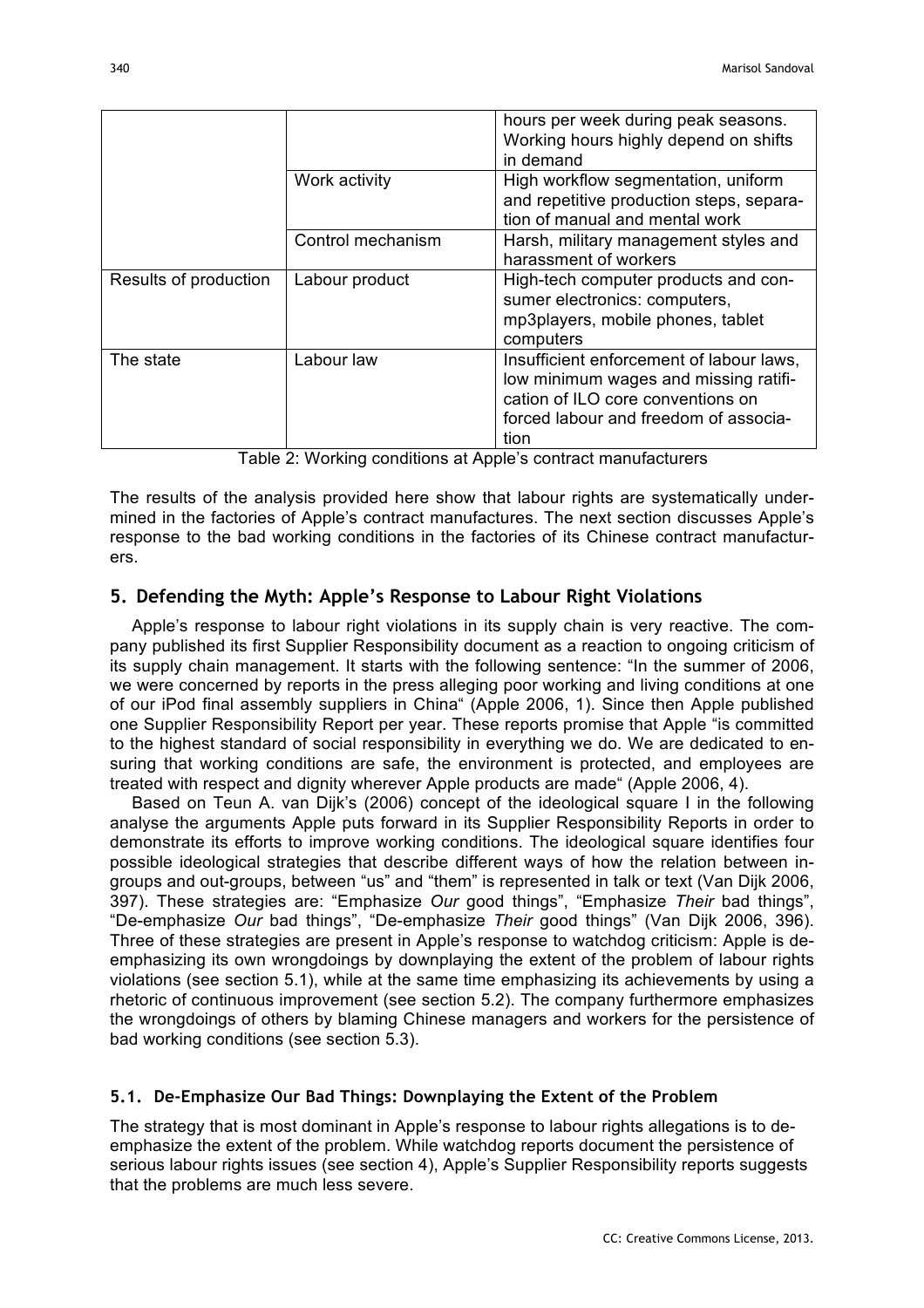In its reports Apple defines "core violations" of its Code of Conduct, which require immediate improvements. These include physical abuse, child labour, forced labour, false audits, severe threats to worker safety and intimidation of workers that are interviewed during audits (Apple 2007, 7; Apple 2012, 10). Apple stresses that it considers core violations "as contrary to the core principles underlying Apple's Supplier Code of Conduct and require immediate corrective actions" (Apple 2007, 7).

Apparently it is not a "core principle" of Apple's business practices that workers who are producing the products that are the basis for Apple's profits, are paid for their work and have reasonable working hours. As neither underpayment nor overwork are considered a core violation, no immediate solution needs to be found if these problems occur. Apple thus defacto tolerates, that workers receive wages that hardly suffice for paying basic living expenses, while working up to a point of complete exhaustion. By not regarding these issues as core violations Apple downplays how severe these problems are for workers.

Apart from this general downplaying of the problem of low wages and long working hours Apple's Supplier Responsibility reports furthermore hide the full extent of labour rights violations behind statistics and numbers and describe the problem as the result of minor shortcomings while ignoring structural causes:

• **Fetishism of statistics:** Throughout Apple's Supplier Responsibility reports hardly any descriptions about how working conditions in its supplier factories actually look like can be found. Apple only provides statistical data that actually tells little about the daily work and life experiences of workers. According to Apple's own audits, the non-compliance rate in regard to payment of at least minimum wages and transparent wage calculations was 46% in 2007, 41% in 2008, 35% in 2009, 30% in 2010, 31% in 2011 and 28% in 2012 (Apple 2007-2012). Although these figures show an improvement, it still means that a large number of workers in Apple's supplier factories are paid below the legal minimum. Considering that the even the legal minimum is often below a living wage, these numbers are even more troubling.

Apple's figures on working hours give a similar picture. Non-compliance with a maximum 60 hours per week was 82% in 2007, 59% in 2008, 54% in 2009, 68% in 2010, 62% in 2011 before it suddenly dropped to 8% in 2012 (Apple 2007-2012). As an explanation for this sudden decrease of non-compliance in regard to weekly working hours Apple sates: "In 2012, we changed our measurement on working hours to one that is more meaningful and effective" (Apple 2012, 29). This explanation suggests that the sudden decrease in working hours stems from changes in measurement rather than actual changes in working conditions. Furthermore it is problematic that Apple considers a 60-hour working week as desirable. In fact, a 60-hour working week violates Chinese labour law. In China a regular working week must not exceed 44 hours. In addition maximum overtime according to the law is 9 hours per week. This means that including overtime, Chinese labour law limits working hours to 53 hours per week<sup>32</sup>. By calculating compliance with maximum working hours based on a 60-hour working week, which exceeds the legal maximum, Apple's audits misrepresent the extent to which workers are working excessive overtime. Without any descriptions of the work realities of workers the statistics Apple presents furthermore remain abstract and therefore hide how severe low wages, long working hours or the lack of health protection can be for the lives of individual workers and their families.

• **Ignoring root causes:** Apple has a strong business interests in keeping production costs low. In a 2012 financial statement Apple highlights that it has to deal with strong prize competition: "The markets for the Company's products and services are highly competitive and the Company is confronted by aggressive competition in all areas of its business. [...] The Company's competitors who sell mobile devices and personal computers based on other operating systems have aggressively cut prices and lowered their product margins to gain or maintain market share" (Apple SEC-Filings, 10-k form 2012, 6).

This structural contradiction between Apple's need to reduce labour costs in order to stay competitive, and low wages, low safety standards and long working hours is not addressed

<sup>&</sup>lt;sup>32</sup> China.org. Labour Law of the People's Republic of China. Retrieved from http://www.china.org.cn/living\_in\_china/abc/2009-07/15/content\_18140508.htm on May 15, 2013.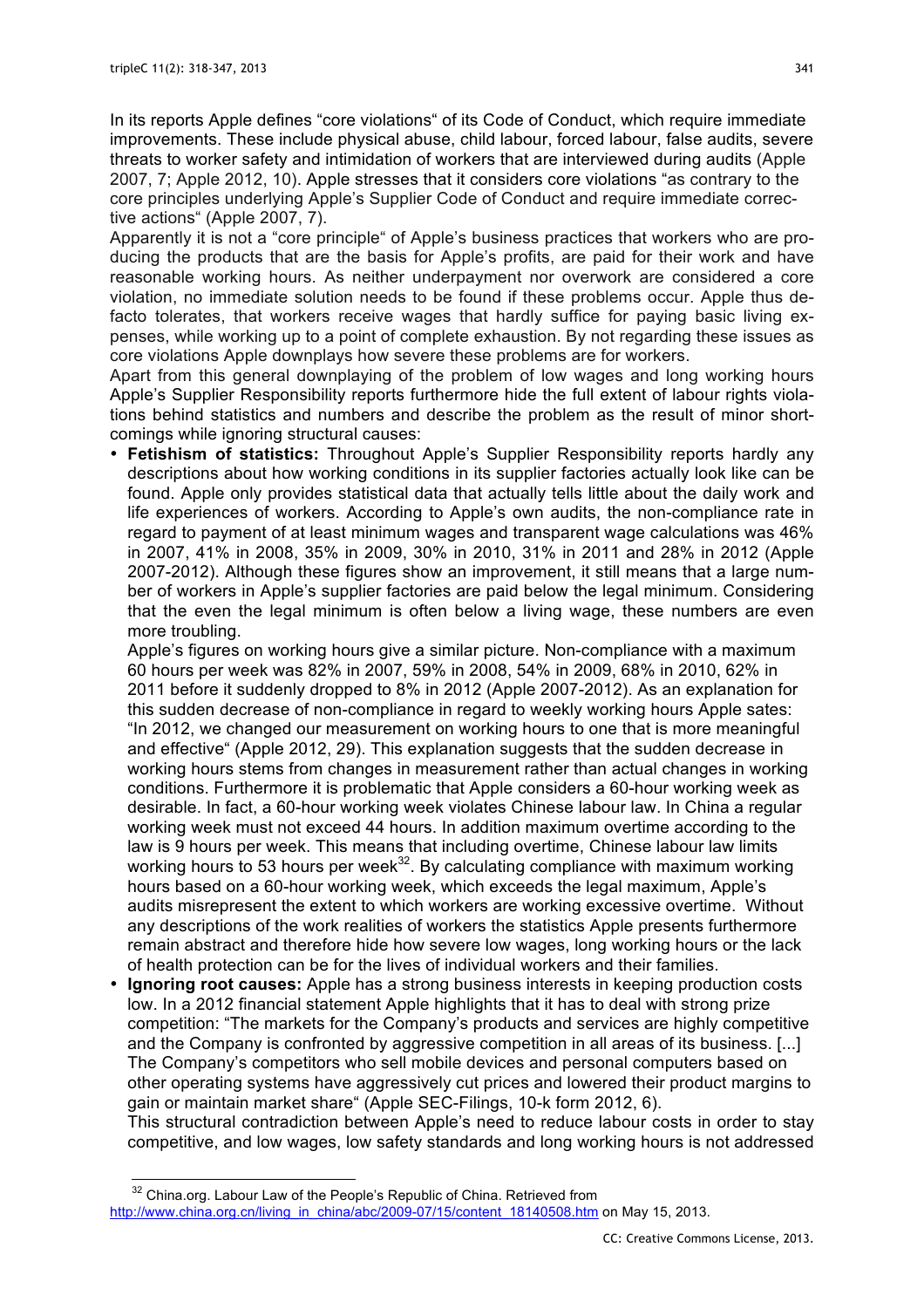in Apple's Supplier Responsibility reports. Furthermore Apple's response to the suicide tragedies ignores connections between bad working and living conditions and the suicide tragedies. In its 2010 report Apple highlighted that it is "disturbed and deeply saddened to learn that factory workers were taking their own lives at the Shenzhen facility of Foxconn" (Apple 2010, 18). Apple stressed that as a reaction to the suicides it launched "an international search for the most knowledgeable suicide prevention specialists - particularly those with experience in China - and asked them to advise Apple and Foxconn" (Apple 2010, 18). A team of suicide prevention experts was formed which conducted a questionnaire survey among 1,000 Foxconn workers, face to face interviews with workers and mangers, investigated each suicide individually and evaluated Foxconn's response to the suicides (Apple 2010, 18). The result of this evaluation was that Foxonn's reaction to the suicides was ideal: "Most important, the investigation found that Foxconn's response had definitely saved lives" (Apple 2010, 19). Suggestions for further improvement were only made regarding the training of hotline and care centre stuff (Apple 2010, 19).

Both the measures taken by Apple and the improvement suggestions made by the "most knowledgeable suicide prevention specialists" seem rather limited. They do not include any improvement of working conditions, which according to different labour rights groups had been bad for many years (SOMO 2005b; FinnWatch, SACOM and SOMO 2009; FinnWatch, SACOM and SOMO 2011; SACOM 2011a,b, 2012, 2013). The anti-suicide team's findings suggest that the suicides had nothing to do with working conditions at Foxconn. A study conducted by China Labour Watch (2010) tells a different story. On May 17, 2010 China Labour Watch asked 25 Foxconn workers about what they believed were the reason for the suicides of Foxconn workers. 17 said that high pressure at work was the main reason. Five workers argued that a lacking sense of community at Foxconn has led to the suicides, as even workers that were living in the same room would not know each other. Three workers doubted that the reasons for the deaths actually were suicides (China Labour Watch 2010).

Apple, by failing to discuss the connection between the suicides of workers and problems such as low wages, excessive working hours, humiliation, work pressure, social isolation etc, de-emphasizes the extent to which workers are suffering from bad working conditions.

### **5.2. Emphasize Our Good Things: A Rhetoric of Continuous Improvement**

Apple's Supplier Responsibility Reports put forward a story of continuous improvement. They are officially labelled as "Progress Report". In the 2009 report Apple for example states: "In general, annual audits of final assembly manufacturers show continued performance improvements and better working conditions" (Apple 2009, 15). The 2007 report states: "By aggressively auditing our suppliers and pursuing corrective actions, Apple has improved living and working conditions for tens of thousands of employees in our supply chain" (Apple\_SR 2007, 14). Similarly in the 2010 report Apple highlights "Our repeat audits showed continued performance improvements and better working conditions" (Apple\_SR 2010, 15).

This rhetoric of improvement detracts from the fact that working conditions are bad, as independent research shows (see section 4). Evidence for these alleged improvements is provided by reference to statistics form Apple's own audits. Apple claims that treatment of workers is "fair" in more than 90% of all monitored factories (Apple 2007-2012). By pointing at improvements and stressing that workers are treated in a fair way in the majority of cases Apple's is putting forward a positive image about working conditions in its supply chain.

This focus on good things also characterized Steve Job's response to the suicide at the Foxconn factory campus. He stated that "Foxconn is not a sweatshop". "You go in this place and it's a factory but, my gosh, they've got restaurants and movie theatres and hospitals and swimming pools. For a factory, it's pretty nice" (Jobs 2010). Considering the descriptions of unacceptable working realities at Foxconn campuses provided in watchdog reports (see section 4) as well as the low compliance rates according to Apple's own audits (see section 5.1), this statement sounds overly euphemistic. The cynical character of Job's statement becomes evident when it is compared to a quote from a worker that appeared on a blog after the  $12<sup>th</sup>$ suicide at Foxconn: "Perhaps for the Foxconn employees and employees like us – we who are called nongmingong, rural migrant workers, in China – the use of death is simply to tes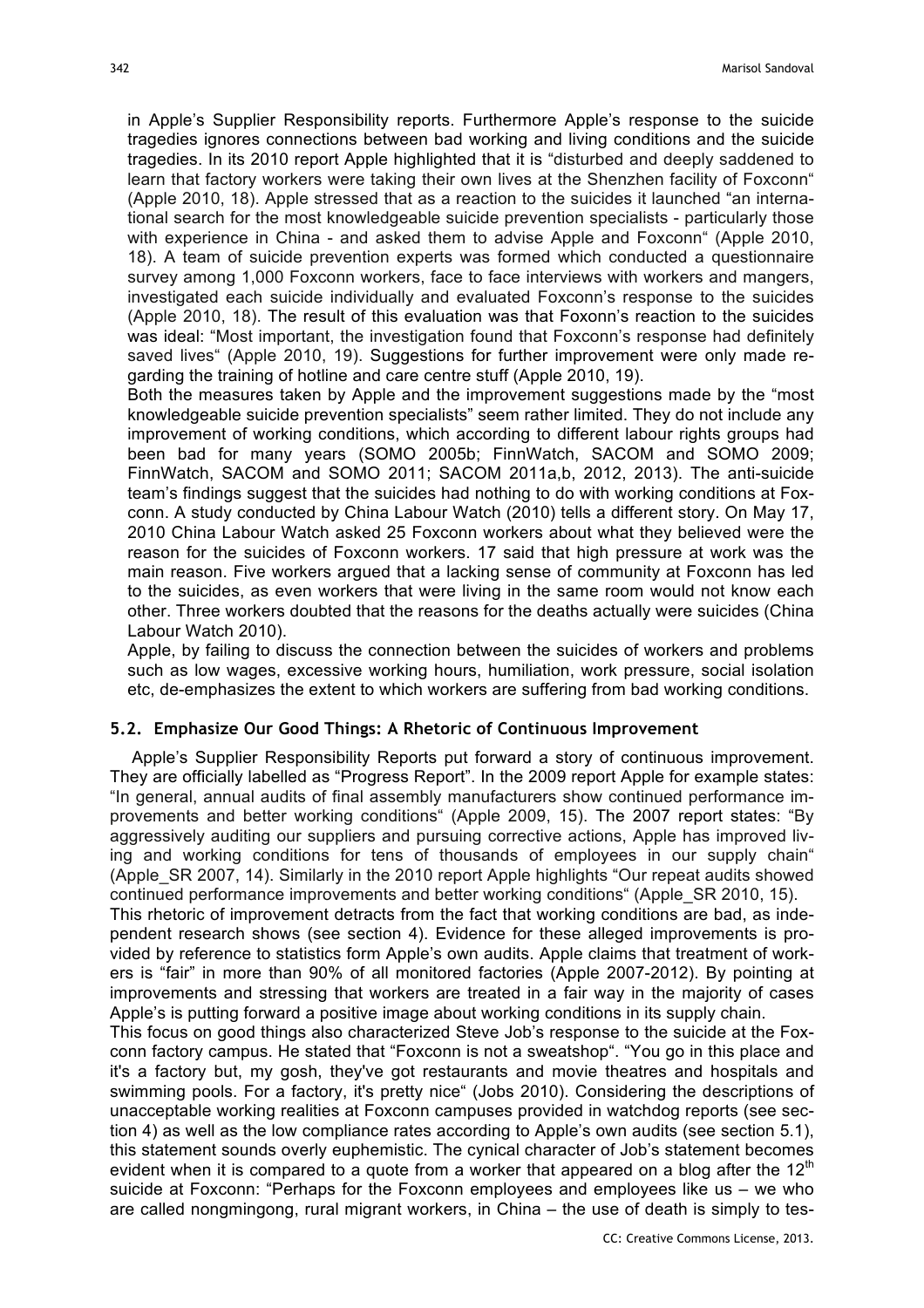tify that we were ever alive at all, and that while we lived, we had only despair" (Foxconn worker quoted in Chan and Ngai 2010).

# **5.3. Emphasizing Their Bad Things: Blaming Others**

Apple's Supplier Responsibility Reports frame the problem of labour rights violation in a way that puts the entire blame on Chinese contract manufacturers. This rhetoric suggests that the existence of bad working conditions is solely due to a lack of management skills of suppliers, and has nothing to do with Apple. Apple presents itself as a benevolent saviour that is bringing knowledge to developing countries. According to its Supplier Responsibility reports Apple seems to believe that its only responsibility consist in telling suppliers what they have to do. In the 2009 report Apple for example highlighted: "Apple's approach to supplier responsibility extends beyond monitoring compliance with our Code. We help our suppliers meet Apple's expectations by supporting their efforts to provide training in workers' rights and occupational health and safety" (Apple 2009, 3). At no point Apple mentions how much money it is paying for the production of its products in these supplier factories and whether this amount is enough for ensuring adequate working conditions. By blaming its suppliers Apple detracts attention away from the fact that these workers are in fact working for Apple and Apple therefore is responsible for ensuring that at least their working environment is save, that they receive a wage which allows them to pay their living expenses and that their working hours do not extend beyond certain limits. Blaming contract manufacturers detracts from the fact that Apple keeps almost 60% of the sales prize of an iPhone as a profit while spending less than 2% for labour cost of final assembly in China (Kraemer, Linden and Dedrick 2011, 5).

Apple's response to labour rights allegations follows certain ideological patterns: It downplays the severity of the problem of low wages and long working hours, avoids descriptions of actual work and life realities of workers by only referring to statistics and numbers, and ignores structural causes of the labour rights problem (de-emphasizing Apple's wrongdoings). The company stresses that the situation is continuously improving although independent research shows that problems persist (emphasizing Apple's achievements); and describes suppliers, rather than Apple itself, as the ones actually responsible for labour rights violations (emphasizing the wrongdoing of others).

Apple's rhetoric tends to downplay the scope of labour rights violations, mystifies their relation to Apple's business interest in cheap labour and attempts to deny the company's responsibility for bad working conditions in its supply chain. It defends Apple's business practices by detracting attention away from structural contradictions and social irresponsibilities that are connected to them.

# **6. Conclusion**

In this paper I first showed that neoliberal globalization, the transformation of international production networks together with Chinese policy reforms allowed multinational corporations to gain access to millions of Chinese workers (section 1). Apple is an economically successful and admired company. Most of its profits are based on hardware products such as iPhone, iPad, iPod, Laptops and Desktop Computers. While for Apple these products mean success, for the workers in the factories of Apple's contract manufacturers they mean misery (section 3). Their labour and lives often remain invisible, hidden behind the shiny surface of modern high-tech products. In order to shed light on this dark side of computer products I constructed a systematic model of working conditions based on the circuit of capital as it has been described by Karl Marx. This model starts with the productive forces including means of production one hand and the labour power of workers on the other hand. It then addresses the relations of production as they are expressed in a particular relation between capital and labour that determines wages, labour contracts and is subject to struggles. In order to produce a commodity, labour and means of production enter the production processes, which is shaped by labour spaces, labour times, the type of work activity and control mechanisms. The model also includes the produced commodity and the question how it relates back to the worker. Finally, it includes labour legislation and its impact on working conditions (section 2)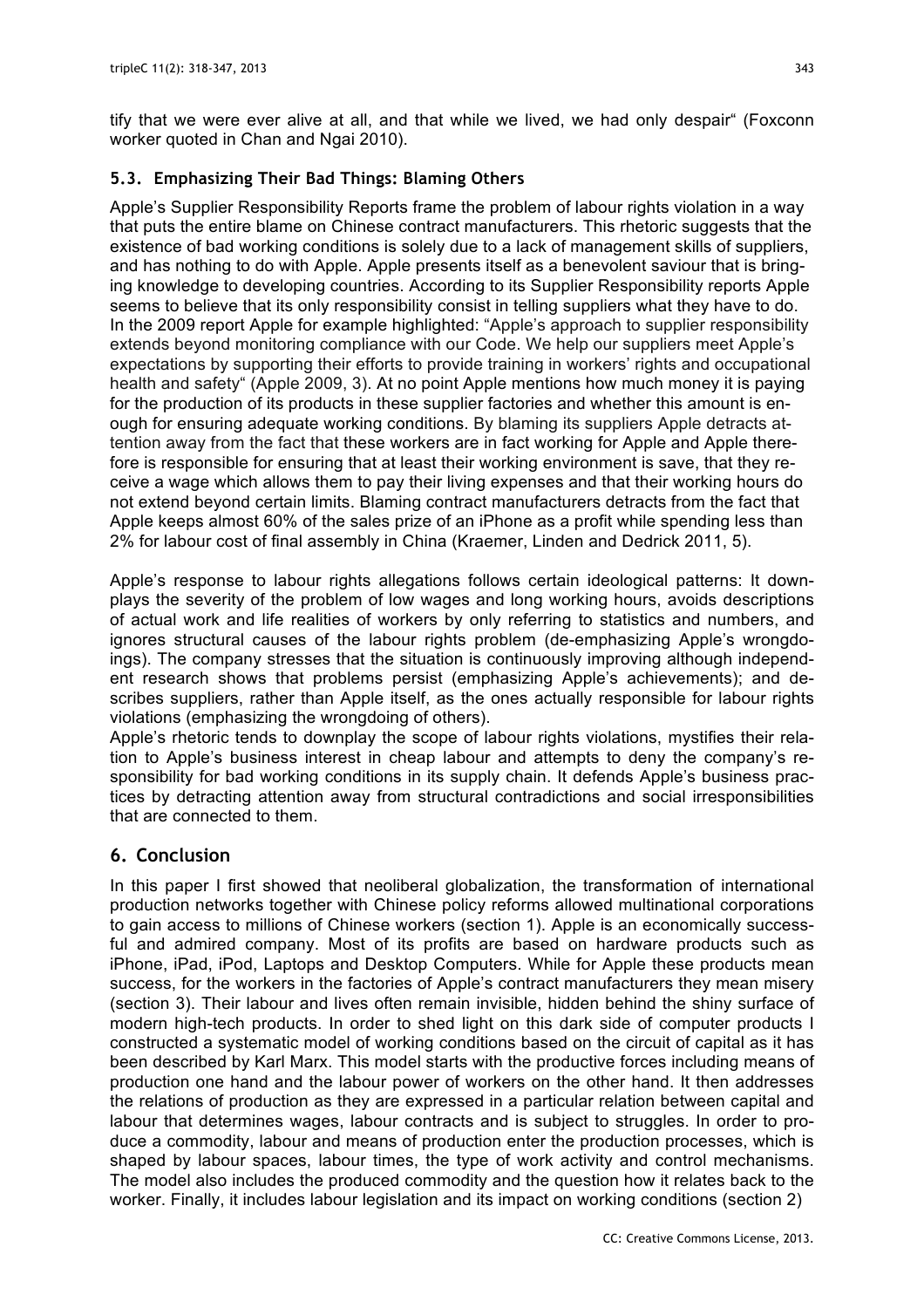This model of working conditions can be applied to study and compare working conditions in a variety of different industries. In this paper I used it for describing the "Foxconned labour" of workers in Chinese workshops of Foxconn, Wintek, Pegatron and others where Apple's products are assembled. The results show that workers are partly dealing with high-tech equipment when assembling parts of computers that often contain conflict minerals. The relation between capital and labour is characterized by low wages, precarious contracts and occasionally contested by labour struggles. The production process is shaped by work and live in the factory, long working hours, repetitive and monotonous manual work and strict control. Mostly young migrant workers are risking their health and safety and experience of alienation, exhaustion and despair. They are producing high-tech computer products that they are unlikely to ever own themselves. Labour laws often remain unenforced and therefore offer little protection for workers.

Finally, in discussing Apple's response to the problem of bad working conditions I identified three ideological patterns that deflect attention away from the structural irresponsibility of Apple's business practices by using a rhetoric of improvement, hiding behind statistics, blaming others, looking at symptoms rather than root cause, or downplaying the problems (section 5).

The example of Apple illustrates that there is a wide gap between the qualities of the products workers are producing and the conditions under which they are produced. While working conditions resemble the early days of industrial capitalism, the produced-high tech computer products build the foundation for 21<sup>st</sup> century knowledge work. Apple thus represents progress and regression at the same time. Karl Marx described this contradictory quality of capitalism when he stressed:

*"It is true that labour produces for the rich wonderful things-but for the worker it produces privation. It produces palaces – but for the worker hovels. It produces beauty – but for the worker, deformity. It replaces labour by machines - but some of the workers it throws back to a barbarous type of labour, and the other workers it turns into machines. It produces intelligence – but for the worker idiocy, cretinism" (Marx 1844/2007, 71).* 

The labour performed in Chinese workshops produces profits for Apple and marvellous computer products for those who can afford them, while for workers it produces monotony and despair.

However, ICTs at the same time do not only mean misery for workers, but can also be a means of empowerment: Jack Qiu (2009) points out that the Internet and wireless communication is increasingly available to members of the Chinese working class. He stresses that rather than describing Chinese low-income groups as "information have-nots", they should be regarded as "information have-less" as they increasingly have access to the Internet and to inexpensive "working-class ICTs" that are produced for the Chinese market (Qiu 2009, 3f). These "working class ICTs" such as mobile phones or computers can be used "in order for the concerns of the have-less to reach across social divisions and have a general impact on society" (Qiu 2009, 243). Information about labour rights violations or protest can sometimes reach the mass media via online forums or self-made videos (Qiu 2009, 243). Qiu highlights that in the context of the spread of working-class ICTs there are "important instances of working-class cultural expression and political empowerment using tools as blogs, poetry, and mobile phones, which serve as the substance of new class dynamics in the twenty-first century" (Qiu 2009, 232). ICTs can thus be used as tools to support struggles for worker rights.

Although this paper focuses on Apple it is important to be aware that similar working conditions as described here can be found throughout the electronics industry as well as other manufacturing sectors such as garment or toy production. Apple thus is more than a "bad apple". It is an example of structures of inequality and exploitation that characterize global capitalism. In order to confront these structural problems it is not enough to rely on corporate self-regulation, Codes of Conduct and promises of Corporate Social Responsibility. It is important to recognize that cheap production costs that result in bad working conditions are an important competitive advantage for companies. Raising wages, reducing working hours, improving health and safety protection etc would increase expenditures and thus negatively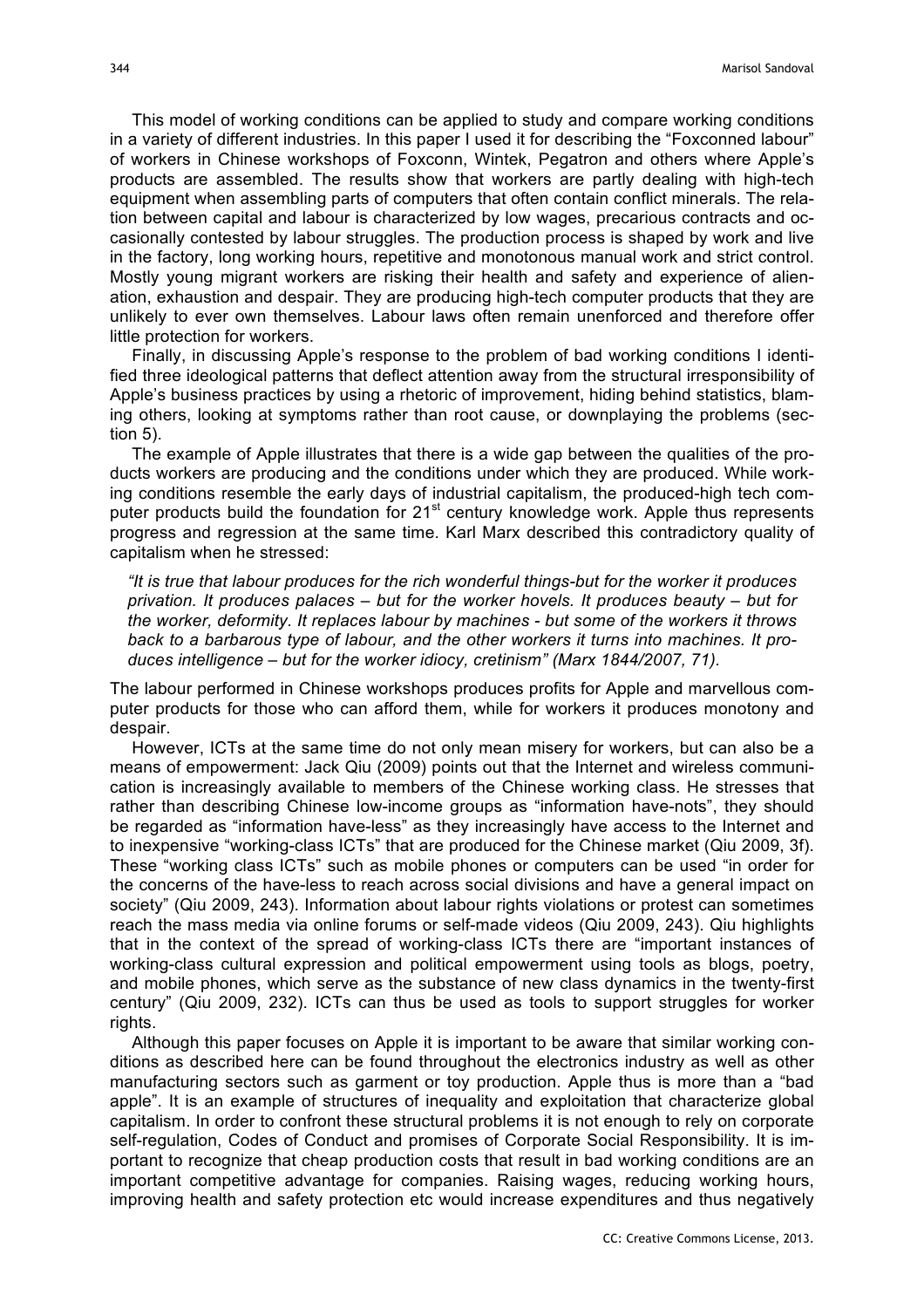impact profit goals. Without international laws and regulations that force companies to meet certain standards it is unlikely that working conditions will improve.

However desirable stricter regulation might be, rather than waiting for top-down changes to occur, workers need to organize and struggle for their rights. In times of international value chains increasing pressure on governments and corporations requires international solidarity.

Pointing at the need to study the industrial labour of those who produce computer technologies in factories does not mean to idealize the working life of engineers, designers or media professionals. It rather seems important to highlight connections between these different forms of labour: what unites them is not only that they all, in different ways, deal with new information and communication technologies, but also that they are all subject to exploitation, high work pressure and often precariousness. Rather than using concepts such as "immaterial labour" (Hardt and Negri 2004) that reinforce the separation of manual and mental work it seems more useful to extend concepts such as knowledge work or digital labour to include the manual work of those who are producing computer technologies, electronic equipment and media technologies. I therefore agree with Hong who argues that "in the context of information and communications, we actually need to extend the concept of the 'knowledge worker' to include manual and industrial workers who are also essential to this industry" (Hong 2011, 11). Digital labour likewise includes both the mental and manual labour of workers who use ICTs and digital technologies as means of production and of those who produce and dispose them. Such extended notions can provide a conceptual framework for analysing the international division of digital labour. Broad understandings of digital labour can furthermore be a starting point for building connections and moments of solidarity along the global value chain of computer technologies from mineral miners and production workers to call centre agents, software engineers, and the labour of unpaid prosumers, back to waste workers in electronics dumping grounds.

#### **References**

- Apple. 2006-2012. *Supplier Responsibility. Progress Report*. Accessed May 2013. http://www.apple.com/supplierresponsibility/reports.html
- Apple SEC-Filings. 10-k forms 1994-2012. In *Edgar Database*. Accessed May 20, 2013. http://www.sec.gov/cgi-bin/browse-edgar?action=getcompany&CIK=0000320193&type=10 k&dateb=&owner=exclude&count=40
- Braverman, Harry. 1974/1998. *Labor and Monopoly Capital: The Degradation of Work in the Twentieth Century*. New York: Monthly Review Press.
- Bread for All and SACOM. 2008. *High Tech No Rights*. Accessed May 13, 2013. http://sacom.hk/wpcontent/uploads/2008/07/report-high-tech-no-rights-may2008.pdf
- Chan, Jenny and Pun Ngai. 2010. Suicide as Protest for the New Generation of Chinese Migrant Workers: Foxconn, Global Capital, and the State. *The Asia-Pacific Journal*. http://japanfocus.org/- Jenny-Chan/3408
- China Labour Watch. 2010. *"We are extremely tired, with tremendous pressure" A follow-up investigation of Foxconn*. Accessed October 20, 2011 http://www.chinalaborwatch.org/pro/proshow-100.html
- Danwatch. 2011.*What a Waste*. Accessed May 16, 2013. http://makeitfair.org/en/thefacts/reports/reports/2011
- Dyer-Whiteford, Nick. 2014 (forthcoming). The global worker and the digital front. In *Critique, Social Media and the Information Society*, edited by Christian Fuchs and Marisol Sandoval. New York: Routledge.
- Finnwatch. 2007. *Connecting Components, Dividing Communities*. Accessed May 14, 2013. http://makeitfair.org/en/the-facts/reports/2007-2009/reports-from-2009/Connecting-Components-Dividing-Communities.pdf/at\_download/file
- Finnwatch, SACOM and SOMO. 2009. *Playing With Labour Rights*. Accessed October 19, 2011. http://makeitfair.org/the-facts/reports/playing-with-labour-rights/at\_download/file
- FinnWwatch, SACOM and SOMO. 2011. *Game Console and Music Player Production in China*. Accessed October 19, 2011. http://makeitfair.org/the-facts/reports/game-console-and-music-playerproduction-in-china
- FLA. 2012. *Independent Investigation of Apple Supplier, Foxconn*. Accessed April 10, 2012. http://www.fairlabor.org/sites/default/files/documents/reports/foxconn\_investigation\_report.pdf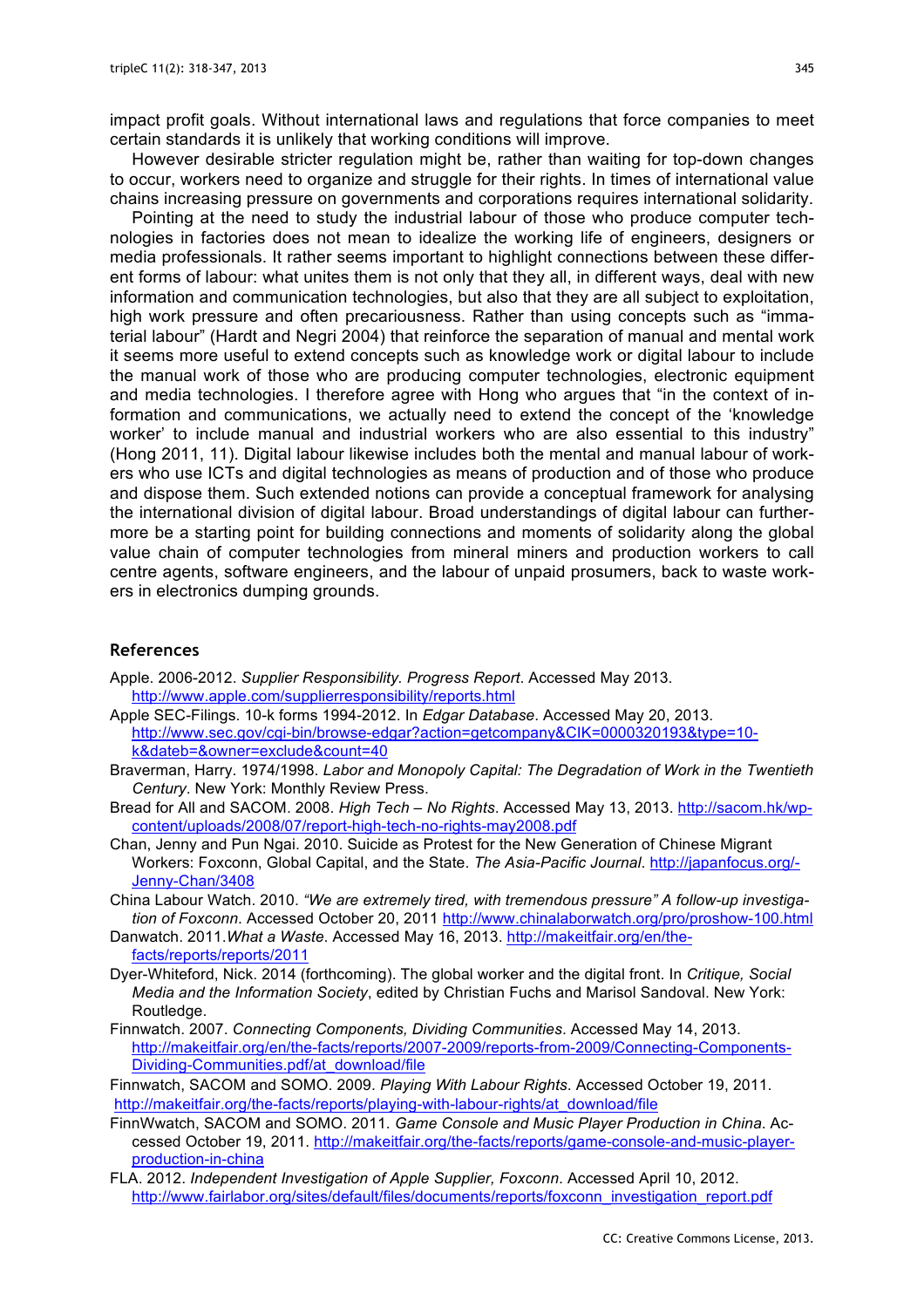Free the Slaves. 2011. The Congo Report. Accessed May 13, 2013.

http://www.freetheslaves.net/Document.Doc?id=243

- Friedman, Eli and Ching Kwan Lee. 2010. Remaking the world of Chinese labour: A 30-year retrospective. *British Journal of Industrial Relations* 48 (3): 507-533.
- Friends of Nature, IPE, Green Beagle. 2011. *The Other Side of Apple II*. Accessed October 23, 2011. http://www.ipe.org.cn/En/about/notice\_de\_1.aspx?id=10281
- Friends of the Earth. 2012. *Mining for Smartphones. The True Cost of Tin*. Accessed April 12, 2013. http://www.foe.co.uk/resource/reports/tin\_mining.pdf
- Fröbel, Folker, Jürgen Heinrichs and Otto Kreye. 1981. *The New International Division of Labour*. Cambridge: Cambridge University Press.
- Hardt, Michael and Antonio Negri. 2004. *Multitude*. London: Hamish Hamilton
- Harvey, David. 2005. *A Brief History of Neoliberalism*. Oxford: Oxford University Press.
- Harvey, David. 2006. *Spaces of Global Capitalism*. London: Verso.

Hong, Yu. 2011. *Labor, Class Formation, and China's Informationized Policy and Economic Development.* Lanham, MD: Rowman & Littlefield.

- Hung, Ho-Fu. 2009. America's head servant? THe PRC's dilemma in the global crisis. *New Left Review* 60: 5-25.
- ICO, FinnWatch and ECA. 2005. *Day and Night at the Factory*. Accessed October 19, 2011. http://www.corporatejustice.org/IMG/pdf/en\_kiina-raportti.pdf
- Jobs, Steve. 2010. *Interview at the 2010 D8 conference*. Accessed May 10, 2013. http://www.youtube.com/watch?v=KEQEV6r2l2c

Kramer, Kenneth L, Greg Linden and Jason Dedrick. 2011. *Capturing Value in Global Networks: Apple's iPad and iPhone.* Accessed May 14, 2013.

- http://pcic.merage.uci.edu/papers/2011/Value\_iPad\_iPhone.pdf
- Linzmayer, Owen W. 2004. *Apple Confidential 2.0: The Definitive History of the World's Most Colourful Company*. San Francisco: No Starch Press.
- Lüthje, Boy. 2006. The Changing Map of Global Electronics: networks of Mass Production in the New Economy. In *Challenging the Chip. Labour Rights and Environmental Justice in the Global Electronics Industry*, edited by Ted Smith, David A. Sonnenfeld and David Naguib Pellow, 17-30. Philadelphia: Temple University Press.
- Lüthje, Boy. 2008. *Arbeitspolitik in der Chinesischen IT Industrie neue Perspektiven in der Diskussion um internationale Arbeitsstandards*. Accessed May 13, 2013. http://www.boeckler.de/pdf\_fof/S-2007-14-1-1.pdf

Lüthje, Boy. 2012. Interview. Accessed May 20, 2013. http://www.cultofmac.com/153784/heres-whatworking-conditions-at-chinese-electronics-plants-are-really-like-exclusive-interview/

- Marx, Karl. 1844/2007. *Economic Philosophic Manuscript*s. Mineola, New York: Dover Publications.
- Marx, Karl. 1867/1992. *Capital Vol I*. London: Penguin.
- Marx Karl 1885/1992. *Capital Vol II*. London: Penguin

Maxwell Richard and Toby Miller. 2012. *Greening the Media*. Oxford: Oxford University Press.

McGuigan, Jim 2005. Neoliberalism, Cultural and Policy. *International Journal of Cultural Policy* 11 (3): 229-241.

McKinsey & Company. 2012. *Manufacturing in the Future: The Next Era of Global Growth and Innovation*. Accessed May 18, 2013.

http://www.mckinsey.com/insights/manufacturing/the\_future\_of\_manufacturing

Mosco, Vincent. 2004. *The Digital Sublime*. Cambridge: The MIT Press.

Munck, Ronaldo. 2002. *Globalisation and Labour*. New York: Palgrave.

Ngai, Pun. *Apple's Dream and Foxconn's Nightmare*. Accessed May 15, 2013. http://burawoy.berkeley.edu/Public%20Sociology,%20Live/Pun%20Ngai/PunNgai.Suicide%20or%2 0Muder.pdf

- Plank, Leonhard and Cornelia Staritz. 2013. *Precarious Upgrading' in Electronics Global Production Networks in Central and Eastern Europe: The Cases of Hungary and Romania.* Accessed May 18, 2013 http://www.capturingthegains.org/pdf/ctg-wp-2013-31.pdf
- Qiu, Jack. 2009. *Working-Class Network Society*. Cambridge: MIT Press.

Reputation Institute 2012. *Is CSR Dead or Just Mismanaged*. Accessed February 14, 2013. http://www.reputationinstitute.com/thought-leadership/complimentary-reports-2012

SACOM. 2010. *Apple Owes Workers and Public a Response over the Poisoning*. Accessed October 16, 2011. http://sacom.hk/wp-content/uploads/2010/05/apple-owes-workers-and-public-a-responseover-the-poisonings.pdf